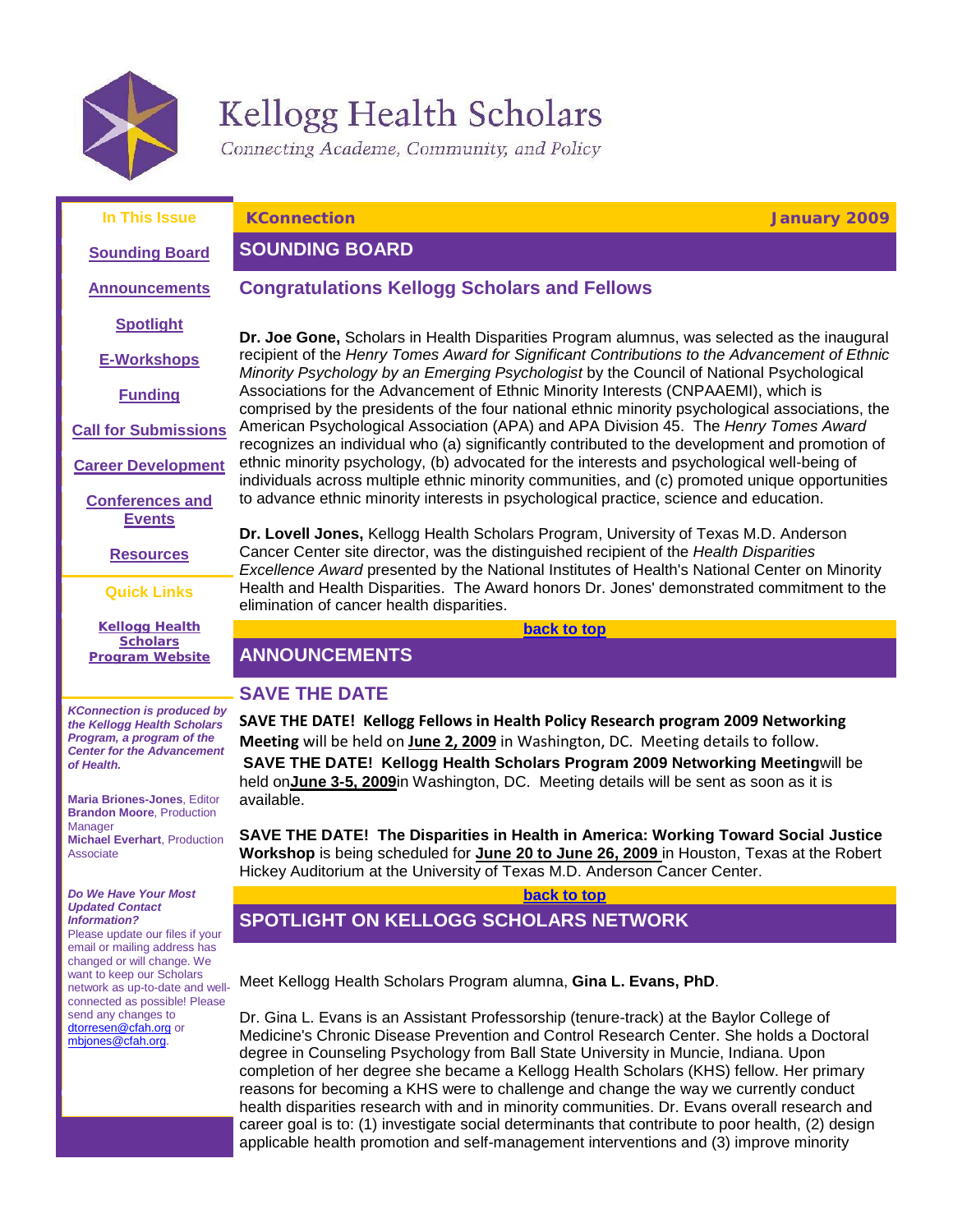participation in clinical trials and generate research findings that can assist individuals, and researchers and policy developers in building healthier communities for minority groups. Dr. Evans' contributed to and completed many research studies during her doctoral and KHSF program. Her early research explored psychosocial factors that impact eating habits among African American women. She expanded upon this research by completing a pilot study exploring the utility of a self-management intervention among ethnic minority stroke patients. She was recently awarded a NIDDK research supplement to examine the "Effects of Social Determinants of Health on Self-Care Activities among Ethnic minorities with Type II Diabetes". These experiences have led to publications in peer reviewed journals such as Nutrition Education and Behavior, Neurorehabilitation and Training and Education in Professional Psychology as well as manuscripts that are in press and under review. She has also disseminated her research findings through presentations at national conferences such as the American Public Health Association and American Psychological Association. Through her work with the Eliminating Disparities in Clinical Trials (EDICT) initiative she developed educational workshops that encourage researchers in community and academic settings to adopt culturally appropriate policy recommendations in their clinical trial research. Dr. Evans continues to strive to complete quality research projects that provide a lasting effect on individuals, communities and the global society.

When asked what the impact of the Kellogg Health Scholars Program has made to her career, Dr. Evans said "[T]he program has linked me with mentors who have been instrumental in increasing my research skills as well as knowledge of health disparities. Through this mentorship, I have been able to learn more advanced methods of investigating how social determinants of health impact health disparities and health outcomes." Further, she states that "the rewards of this mentorship can be witnessed with my current NIDDK funded research supplement to investigate the 'Effects of Social Determinants of Health on Diabetes Self-care among Ethnic Minorities.' The plan is to use my research findings to impact policy changes in equitable health care, health care reimbursement, and health policy."

#### **[back to top](#page-0-3)**

# <span id="page-1-0"></span>**Archived KHSP E-Workshops**

The archived KHSP e-workshops are taped from the live e-workshops of the Kellogg Health Scholars. These live electronic workshops are intended to bring Kellogg Health Scholars together between face-to-face networking meetings to explore topics of mutual interest. Its purpose is to form closer networks between the Kellogg Health Scholars and to provide to them and the Kellogg Community of Scholars support and resources for career development.

Access to archived e-workshops is **STRICTLY LIMITED** to Kellogg Health Scholars, Kellogg Fellows in Health Policy Research (current and alumni), Scholars in Health Disparities and Community Health Scholars program alumni and H. Jack Geiger Congressional Health Policy Fellows program alumni. The contents of these e-workshops are confidential. These archived presentations should not be accessed, copied or forwarded by/to any individuals other than group of scholars, fellows and scholar/fellow alumni that have been identified.

[Click here to listen to the archived presentations and download materials,](http://rs6.net/tn.jsp?e=001RPJ7iI0YTCYQNVytLn-J0IszcwCW_zADws_-PPvLvOeUlZPRWu_ZSxmXEH8LeE-dT2tw6vX-7JavKhQ-KlI1BhixnOEPDGyShSFve5M28YQo9fkV5llMzEzTXO0pB4lN_-RJLbrU5qg=) Please use the same login and passcode information provided under a separate email in April 2008 or contact Brandon Moore at **bmoore@cfah.org** for these information.

**[back to top](#page-0-3)**

# <span id="page-1-1"></span>**FUNDING**

**Agency for Healthcare Research and Quality (AHRQ) AHRQ Mentored Research Scientist Development Award (K01) (PAR-08-022)**

**Application Receipt Date: [http://grants.nih.gov/grants/funding/submissionschedule.htm](http://rs6.net/tn.jsp?e=001RPJ7iI0YTCZ_3g3uCFupWUcN3QST3DZ3zRg4qCIJcMMOq5UAe2E64hsHwpUNlNYyzKPOjGJCcM7RFCFNAsJQnbOPuUKZGrnkF7dIEeIDeFiGXvZmxqaM_ojItDtoHsHqfw7Fb8DSapPL_BjIzgv32bsdnL1zvQlO) Expiration Date: January 8, 2011**

The Agency for Healthcare Research and Quality (AHRQ) announces its interest in supporting the Mentored Research Scientist Development Award (K01) in health services research. The K01 provides specialized study support for research-trained doctorates (e.g., Ph.D., Sc.D., Dr.P.H.) who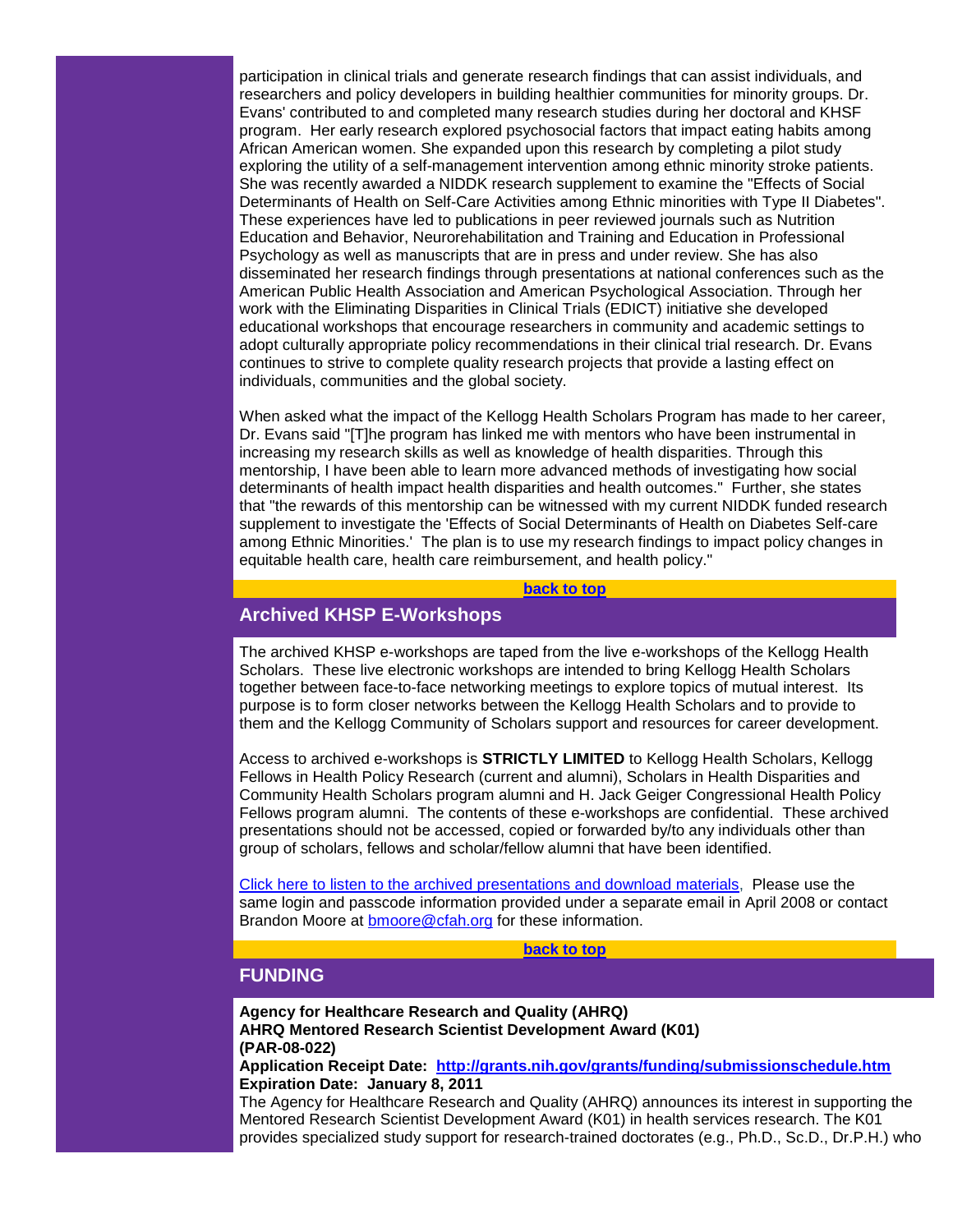are committed to a career in health services research and have the potential to develop into independent investigators. The mission of AHRQ is to improve the quality, safety, efficiency, and effectiveness of health care for all Americans. Applications submitted in response to this FOA must be responsive to Agency goals and priorities, as described below. AHRQ will provide salary and fringe benefits for the K01 recipient for a requested percentage of the candidate s institutional salary, of up to \$90,000 annually plus associated fringe benefits. Additionally, up to \$25,000 per year for research development support, as detailed below, will be provided. Announcement details at [http://grants.nih.gov/grants/guide/pa-files/PAR-08-022.html .](http://rs6.net/tn.jsp?e=001RPJ7iI0YTCbseN-kapNb_FlBczCi2u1s_enfWRxcO72CZ97nEUuqHOfXMg0IiJZtfJQel92qCFAiF10CBJFX83nQhvJY7Tbz8IFUYAnaXJVBrcLu_es5FT0T8xv41xu8LHG0v2ujtml6zaTVNsmbA-zWUrVcmxKhmeQQfk9WTg4=)

#### **Agency for Healthcare Research and Quality(AHRQ) AHRQ Independent Scientist Award (K02) (PAR-07-444)**

#### **Application Receipt Date: [http://grants.nih.gov/grants/funding/submissionschedule.htm](http://rs6.net/tn.jsp?e=001RPJ7iI0YTCZ_3g3uCFupWUcN3QST3DZ3zRg4qCIJcMMOq5UAe2E64hsHwpUNlNYyzKPOjGJCcM7RFCFNAsJQnbOPuUKZGrnkF7dIEeIDeFiGXvZmxqaM_ojItDtoHsHqfw7Fb8DSapPL_BjIzgv32bsdnL1zvQlO) Expiration Date: October 13, 2010**

The Agency for Healthcare Research and Quality (AHRQ) announces its continued interest in supporting the Independent Scientist Award (K02) in health services research. The K02 provides specialized study support for clinically-trained (e.g., M.D., D.D.S., D.M.D., D.O., D.C., O.D., D.N.S., Pharm.D.) or research-trained (e.g., Dr. P.H., Ph.D., Sc.D.) doctoral individuals who are committed to a career in health services research and have not been out of their latest research training experience (e.g., Masters degree, Ph.D. degree, post-doctoral training, clinical residency, or career development award) for more than seven years. The mission of AHRQ is to improve the quality, safety, efficiency, and effectiveness of health care for all Americans. Applications submitted in response to this FOA must be responsive to Agency goals and priorities, as described below. AHRQ will provide salary and fringe benefits for the K02 recipient for a requested percentage of the candidate s institutional salary, of up to \$90,000 annually plus associated fringe benefits. Additionally, up to \$25,000 per year for research development support, as detailed below, will be provided. Announcement details at [http://grants.nih.gov/grants/guide/pa-files/PAR-07-444.html.](http://rs6.net/tn.jsp?e=001RPJ7iI0YTCbUDXL-5inlp2SUFa7D639n-4Eluv-nQBfbJ6caS9DHBUKHYwmR2dLyTtA7XZyPHjM_bRmI1loRgIjzDksV-mfWAsD_v_dKoSBsguf-s0Gq_rW_RKKGVNOj5SQ4PTtTkvzsf6OP4GEy_vmrSSihQhpLYNR6FYWBhdA=)

#### **Centers for Disease Control and Prevention**

#### **Evaluating Locally-Developed (Homegrown) HIV Prevention Interventions for African-American and Hispanic/Latino Men Who Have Sex with Men (MSM) (U01) (RFA-PS-09-007)**

#### **Deadline: March 3, 2009**

This funding opportunity will support applicants in the United States that partner with a local community-based organization (CBO), including but not limited to AIDS service organizations or faith-based organizations, to implement and rigorously evaluate potentially effective but insufficiently evaluated HIV prevention interventions for (A) high risk African-American men who have sex with men (MSM) or (B) high-risk Hispanic/Latino MSM. The intervention must have been developed by the CBO with substantial input from the served community, and may be referred to as a locallydeveloped or homegrown intervention. The applicant must provide evidence that the CBO developed the intervention with substantial input from the served community; has been delivering the intervention to African-American or Hispanic/Latino MSM for a minimum of two years; has collected prior positive process evaluation data demonstrating fidelity, availability, and acceptability of the intervention, or has collected outcome monitoring data before and after delivering the intervention that demonstrate positive and significant changes in relevant outcomes; and that the intervention has not undergone a rigorous evaluation. The applicant must also submit copies of all intervention materials or procedures (curricula and/or facilitator guides or manuals) used by the CBO to deliver the intervention.

The FOA can be found on the CDC/PGO website at: [http://www.cdc.gov/od/pgo/funding/PS09-](http://rs6.net/tn.jsp?e=001RPJ7iI0YTCY4qlUIhLz6Efc1PDliVYdySUuoOl1eSdND2EWiup0PzHzoPL50wI7EZ-PnoaH6sK6C2AU54jkqmEmVenYwxTCRMBCxA4TjrpYf5R7O9C-d2ueFPWN_jf5DllmP8X3-276KfZR9wO_MHg==) [007.htm.](http://rs6.net/tn.jsp?e=001RPJ7iI0YTCY4qlUIhLz6Efc1PDliVYdySUuoOl1eSdND2EWiup0PzHzoPL50wI7EZ-PnoaH6sK6C2AU54jkqmEmVenYwxTCRMBCxA4TjrpYf5R7O9C-d2ueFPWN_jf5DllmP8X3-276KfZR9wO_MHg==) Application Submission Receipt Date(s): March 3, 2009. Earliest Anticipated Start Date(s): September 1, 2009. All research/scientific questions regarding this FOA should be directed to:

Dr. Shoukat Qari Scientific Program Administrator Extramural Programs Strategic Science and Program Unit Coordinating Center for Infectious Diseases U.S. Department of Health and Human Services CDC 1600 Clifton Rd. MS E-60 Atlanta, GA 30333 Tel: 404 498 2274 Fax: 404 498 2626 Email: [SQari@cdc.gov](mailto:SQari@cdc.gov)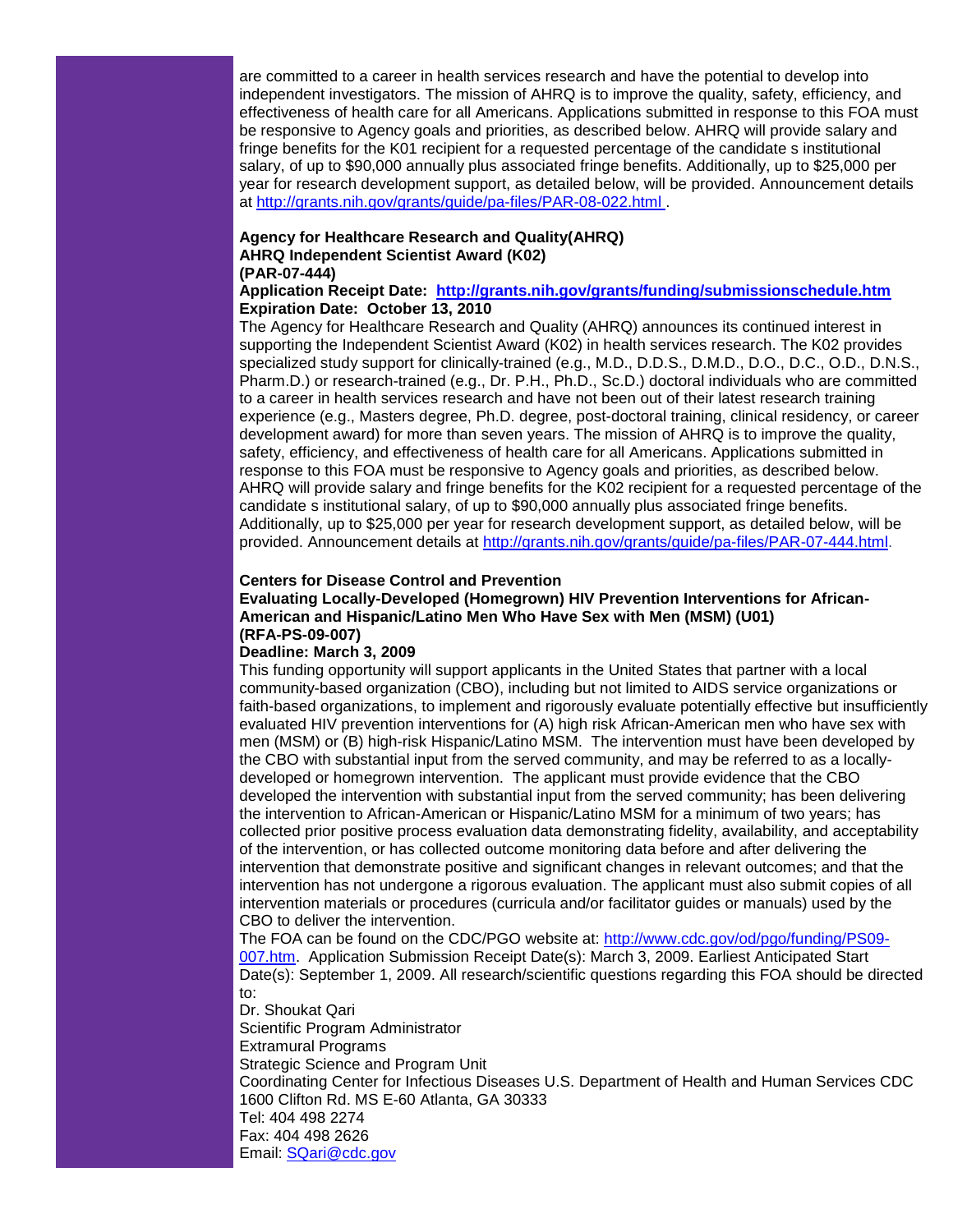General questions regarding this FOA should be directed to: Technical Information Management Section CDC Procurement and Grants Office U.S. Department of Health and Human Services 2920 Brandywine Road Atlanta, GA 30341, Telephone: 770-488-2700, Email: [PGOTIM@cdc.gov.](mailto:PGOTIM@cdc.gov)

#### **National Institutes of Health -- National Cancer Institute, National Heart, Lung, and Blood Institute, Office of Behavioral and Social Sciences Research NIH-Supported Centers for Population Health and Health Disparities (CPHHD) (P50) (RFA-CA-09-001)**

**Letters of Intent Receipt Date: April 29, 2009**

**Application Receipt Date(s): May 29, 2009** 

**[http://grants.nih.gov/grants/guide/rfa-files/RFA-CA-09-001.html](http://rs6.net/tn.jsp?e=001RPJ7iI0YTCaO2AlLHYpRFumQa2KMrRLxnoV6Tv0iXdDQnDyADQUqSwr6YsepoyQ_-qeda6nc-jKvL9KQx4OixSFLDm_Qo1AGx2uOH4ygs8btlE6RJhc9asCj1nYLHX-D-eBG5rJhqDkSgRLkATb_riCltsL-8r3NCDw7EInL5hE=)**

This funding opportunity announcement (FOA), sponsored jointly by the National Cancer Institute (NCI), the National Heart, Lung and Blood Institute (NHLBI), and Office of Behavioral and Social Sciences (OBSSR) of the National Institutes of Health, solicits grant applications for Centers for Population Health and Health Disparities (CPHHD) Program. The CPHHD Program is designed to promote transdisciplinary research in the area of health inequities with the purpose of contributing directly to improved health outcomes and quality of life for populations with a higher disease burden. This FOA is an open competition for all eligible applicants. The focus is on both understanding the pathways that result in disparate health outcomes and developing comprehensive models of how various social, economic, cultural, environmental, biological, behavioral, physiological, and genetic factors affect individual health outcomes and their distribution in populations. Under this FOA, the National Cancer Institute (NCI) will support centers focused on health disparities related to the differences in the incidence, prevalence, mortality, and burden of cancer and related adverse health conditions that exist among specific population groups in the United States (U.S.). Centers proposed for funding by the NHLBI must target disparities in cardiovascular diseases and must have the development of interventions to reduce these health disparities as the primary objective of the proposed research. Applicants proposing Centers focused on cancer-related disparities are must include intervention development/testing as one of required projects. Ultimately, for both areas, the results of the proposed research should aid the development of effective strategies for multilevel interventions to that seek to promote health and/or lessen the burden of disease.

#### **National Institutes of Health**

**Promoting Careers In Aging and Health Disparities Research (K01) (PAR-08-033)**

#### **Application Receipt Date(s): [http://grants.nih.gov/grants/funding/submissionschedule.htm](http://rs6.net/tn.jsp?e=001RPJ7iI0YTCZ_3g3uCFupWUcN3QST3DZ3zRg4qCIJcMMOq5UAe2E64hsHwpUNlNYyzKPOjGJCcM7RFCFNAsJQnbOPuUKZGrnkF7dIEeIDeFiGXvZmxqaM_ojItDtoHsHqfw7Fb8DSapPL_BjIzgv32bsdnL1zvQlO)  Expiration Date: January 8, 2011**

The goals of NIH-supported career development programs are to help ensure that diverse pools of highly trained scientists are available in adequate numbers and in appropriate research areas to address the Nation's biomedical, behavioral, and clinical research needs. The focus of this FOA is limited to health disparities related to aging. For purposes of this funding opportunity, eligible individuals are applicants who have been determined by the grantee institution to be committed to a career in health disparities research related to aging and who are members of or knowledgeable about health disparity population groups. Nationally, health disparity population groups include but are not limited to African Americans, Hispanic Americans, American Indians/Alaska Natives, Native Hawaiians, Pacific Islanders, the medically underserved, low socioeconomic populations and rural populations. This FOA is related to the NIA Health Disparities Strategic Plan and will help to build capacity in aging and health disparity research. See:

[http://www.nia.nih.gov/AboutNIA/StrategicPlan/DirectorsMessageHD.htm.](http://rs6.net/tn.jsp?e=001RPJ7iI0YTCasIK2dUnxuVSxh-UVYrYOIqpWgeXJxt1lLDHOgnMJenejX8qQFoZNoNdumqCLWuai9V_7oKgQl2JVNAINyK_LFrF_ZszR0l7LjjK7mc9rOo2BEHGixx4olvo9EzG6H0DMUaWAdgwQWj-7Poy-DJ8_H8aEEGpDz9RM=) The plan is updated annually and makes it clear that health disparity populations are minority populations, low socioeconomic status (SES) population groups, and rural populations groups. Homeless, Medicaid, medically indigent, migrant and disabled population groups may also be included. The goals of the Strategic Plan are to reduce and eliminate health disparities, expand minority health and health disparity research education and training opportunities for underrepresented scientists (individuals from racial and ethnic groups, individuals with disabilities, and individuals from disadvantaged backgrounds), and to provide information to these groups about treatment, prevention, and management of disease. The most striking disparities in the burden of disease in the United States are experienced by African Americans, Hispanics, American Indians, Alaska Natives, Native Hawaiians and other Pacific Islanders, Asians, disabled individuals, and individuals from low socioeconomic and rural population groups. Scientists from these groups are strongly encouraged to apply as they are well positioned to conduct research aimed at redressing health disparities.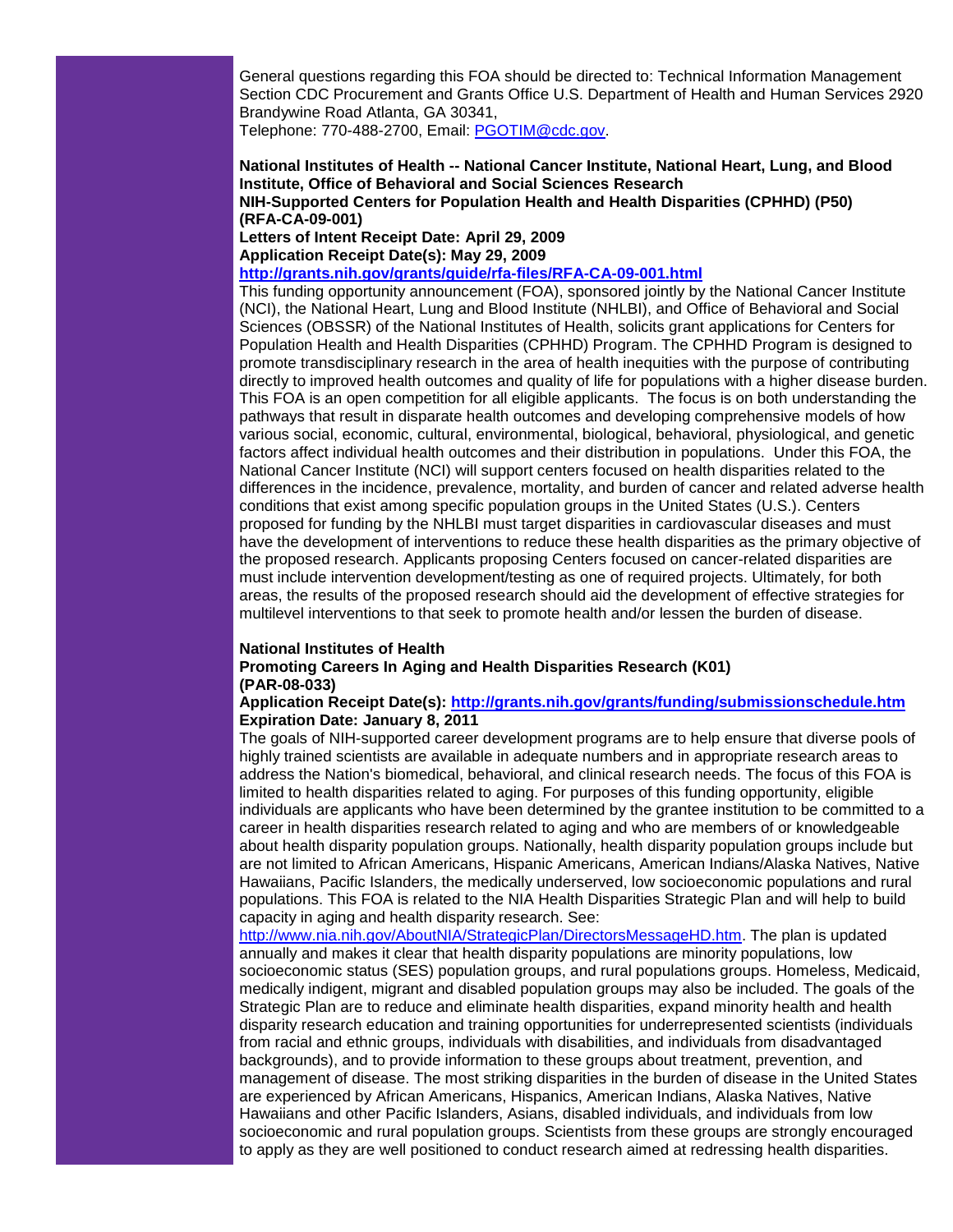Applications will be supported through the NIH Mentored Research Scientists Development Award Mechanism (K01): [http://grants2.nih.gov/grants/guide/pa-files/PA-06-001.html.](http://rs6.net/tn.jsp?e=001RPJ7iI0YTCYGZeaK-s0qb-nF--sAE-SUhijPk-l7u0YfKwBNMIEajtb2gxfqhHLyUT72qXEPyAIa6Bq3j1FiNe63JQ14WRKP-3prKinS63pPw-SyIJvD20tzfmU4U3P7l6231ZBulAgZv2lSIPED9ssLrq0EQOUeZOrocgvDfck=) The K01 application may be submitted on behalf of the candidate (principal investigator) by any domestic for-profit or non-profit institution/organization, or public or private institutions, such as universities, colleges, hospitals and laboratories. Foreign institutions are not eligible to apply. Candidates must be U.S. citizens or non-citizen nationals, or individuals lawfully admitted for permanent residence, who hold a research or health-professional doctoral degree or its equivalent and can commit a minimum of 75% of full-time professional effort conducting research and relevant career development activities specified in the application. Receipt of prior support may affect eligibility. The candidate must demonstrate and justify the need for a three, four, or five-year period of additional supervised research experience. Planning, direction, and execution of the proposed career development program and research project will be the responsibility of the candidate and his/her mentor. The proposed career development experience must be on health disparities and aging research and must be sufficiently new to the candidate and/or one in which an additional supervised research experience will substantially augment the candidate s research capability. The National Institute on Aging intends to commit up to \$500,000 in FY 2008 for awards in response to this FOA. An applicant may request a project period of 3-5 years and a budget for direct costs of up to \$150,000 per year. The total amount to be awarded and the number of anticipated awards will depend upon the quality, duration, and costs of the applications received as determined by peer review process, available funds and program priorities. The candidate for this K01 award may not concurrently apply for or have an award pending for another NIH career development award. Up to two resubmissions of an application will be accepted. Renewals will not be allowed. Announcement details at [http://grants.nih.gov/grants/guide/pa-files/PAR-08-033.html .](http://rs6.net/tn.jsp?e=001RPJ7iI0YTCbgupbwVQ0aw2u3f7pc8tCu89JrClszVzYoJL-BgBPCYJjDEYJQpemWAyEPmPGFEYuR9uSOTvwpsMPXG6YUDmVyO3wwodGxBDgFF3vGtWNuM8iTplu6DWsESEkbPC_eUDqgJR2fibyyrQhTLZ22AZ-h525w04pv-sE=)

#### **National Institutes of Health**

#### **NCI Transition Career Development Award to Promote Diversity (K22) (PAR-08-047)**

#### **Application Submission Dates: Standard dates apply, please see [http://grants.nih.gov/grants/funding/submissionschedule.htm.](http://rs6.net/tn.jsp?e=001RPJ7iI0YTCZ_3g3uCFupWUcN3QST3DZ3zRg4qCIJcMMOq5UAe2E64hsHwpUNlNYyzKPOjGJCcM7RFCFNAsJQnbOPuUKZGrnkF7dIEeIDeFiGXvZmxqaM_ojItDtoHsHqfw7Fb8DSapPL_BjIzgv32bsdnL1zvQlO)**

**Expiration Date: January 8, 2009 (per [PAR-09-069\)](http://rs6.net/tn.jsp?e=001RPJ7iI0YTCZoQF7sbm2atyaNK474JB3WEoPejQ2NjcF9qzOZOnEKN4V_8cnghX4EhjclpgyzLV9r9TKzsYKyewrtszybpEC4VELYyMatIKkO2tUpw8oP8JPqveLd6W5MCrQ8mER1TIGxbiIvqixMmxELSFuERLsaiLHWQRQ4mdw=) - Originally: January 8, 2011** Executive Summary Purpose. This Funding Opportunity Announcement (FOA) represents the continuation of an NCI program to facilitate the transition of investigators, primarily those with clinical doctoral degrees as well as those with doctoral degrees working in the areas of cancer prevention, control, behavioral, or population science research, from the mentored stage of career development in academic cancer research to the independent stage. This goal is achieved by providing protected time through salary and research support for 3 years to: postdoctoral individuals or junior faculty in mentored positions transitioning into their first independent position; and investigators within the first 2 years of their first independent cancer research position, to initiate and develop their independently-supported cancer research programs. Announcement details at [http://grants.nih.gov/grants/guide/pa-files/PAR-08-047.html.](http://rs6.net/tn.jsp?e=001RPJ7iI0YTCbxpqNMHNu2PcpaR5WzuG5usi8UZVSxiqz5QvWV4HPoOV-ywhh_bC6jN-8zxIrqbaIG50Uf7cTJZ4tjT15Z7HY-toHeHVAo2Bbg_gpuvtT2UxQwdSD8FAdox3PqLu8RA9N9vymW-HsqLlmlFWc3IiyJjViI9GxYQ4g=) 

# **Salud America! The RWJF Research Network to Prevent Obesity Among Latino Children 2008 Call for Proposals**

#### **Deadline: February 6, 2009**

The objective of this call for proposals (CFP) is to provide support for research proposals with the potential to inform policy-makers, community leaders and others who are working to prevent and reduce childhood obesity in Latino communities. Under this CFP, the Robert Wood Johnson Foundation will award approximately 20 grants of up to \$75,000 each, including indirect costs, for a period of up to 24 months. Click here to view the [Call for Proposals](http://rs6.net/tn.jsp?e=001RPJ7iI0YTCYMgJGsqo7MNeDGIHOZG3nm-xAceV3rz2jrjhXyyTKsjV0kALCP1CRHFft3VXwiEls-A1KAx6Z_yh2aii80BbCjKnkMj1ZixoDm-3PzI6HH_ByE8c3OQDPASHLo_JpTVAbl9xsqku5JwBNeu8CgrZD1vqxb2UI1kpU=) (CFP). Proposals must be submitted through the RWJF [Grantmaking Online](http://rs6.net/tn.jsp?e=001RPJ7iI0YTCalGpq0QPl9Q7Lwh4KduiQipl-B1dLO_Zi7k8o6zgc_a1IeeLKGA71NTn-45Y69rnac4J5c3oGP6B1-2pZDnAoUsiQSkcenmBkgFxciHBtyfF-J7bFEyJjs) system. For inquiries related to the proposal submission process, please contact the *Salud America!* helpdesk at [saludamericahelpdesk@sra.com](mailto:saludamericahelpdesk@sra.com) or (866) 941-7146.

For additional information about the program, please refer to the *Salud America!* [frequently asked](http://rs6.net/tn.jsp?e=001RPJ7iI0YTCYZPLIsCpFGo4stfz_u29oltKCoYEDlopIPWCweAjb76VmPpHns0dlr5DGS8O1BiAzq5SFqqCvYugIDFnC_vsa-efopbvGDs2i6wgmnpvGilD6ncvZtbaf1Z6UxkXoin40=)  [questions.](http://rs6.net/tn.jsp?e=001RPJ7iI0YTCYZPLIsCpFGo4stfz_u29oltKCoYEDlopIPWCweAjb76VmPpHns0dlr5DGS8O1BiAzq5SFqqCvYugIDFnC_vsa-efopbvGDs2i6wgmnpvGilD6ncvZtbaf1Z6UxkXoin40=) Also, review [this document](http://rs6.net/tn.jsp?e=001RPJ7iI0YTCY-jkpxILuvaVbjWZ9arwfmdhdm8PwKILDfoZNf_lyZ3EvZG0JCT47Uk6wmxumSgeqSLXuivKecHtbw1oNWoyu85wmSz4fClwIaEXZnGn9jhQN0pmfYDDtRfWIVYyyQDjt-QNLotnmtRw==) for general guidelines on securing and managing research grants. You also are invited to [stream](http://rs6.net/tn.jsp?e=001RPJ7iI0YTCYuT7TayXoI5sIQjFD7MmUhm2Az1CPH0ku6G9iKWfaTRX12qhh-0OD63CCxBYe_Qrf4WwEv6UsIa4m7yZpxhEj9SHlLx30i0lAk3SoQq9lQ7nFSyLpbyW_JMDODPgbDNP6cM-UzBu3wTqt2gmEx7H6v-Ja0SbjN6bmxtPaiR4xVnXTziTaHfl1QNmMOZpS6sdqlufKGF1Et2g==) or [download](http://rs6.net/tn.jsp?e=001RPJ7iI0YTCaJGT1IT4nV6mMKTQDirhxFdstPkKKr6QZzmK_GpQj-VWVjLvMe47gThdFi_iLB-8WmLWBPWshBJuQtpbhU7580UXweFG766Idnh0DOwJkWQXv3oF0PqmdXU8hcJ0FMf_4TdgPrev2kU3IxHA9vr_n9Sw3Hn4fqBfsUik6_PtEfK16Wf00oczYx_FIXyIAA8FQrvQpo_s-4-g==) the informational Webinar for potential CFP applicants conducted on Dec. 19, 2008 or review the slide presentation [here.](http://rs6.net/tn.jsp?e=001RPJ7iI0YTCZWfePbKm9RpqQpLptuNQ_jRxuny7DSqsfYb3jAkIWCe53zhhfGerg6Nv6RASdyScrePGSLEQmnJc_pnZKe49ineUB3vqRy3BXrp5GuBESoqBSdqYvA1W76g4PSitvQrvXZSrAZxXsL1g==) Any additional questions about the CFP should be directed to the Salud America! helpdesk at [saludamericahelpdesk@sra.com.](mailto:saludamericahelpdesk@sra.com) Announcement details at [http://www.salud](http://rs6.net/tn.jsp?e=001RPJ7iI0YTCbLaaUGGZxvzh0aVy0KyhsjQEOEi_Snz3kTmQ7OAyMCaMnyoMsGXABXYeg1C9Hy1wqlfTo1iLL7ndE62xRidzqYoYNNT1QtnJGhDYm-cu0fz01KuAP1iLz-GJ0z_kVJ93Y=)[america.org/research.html](http://rs6.net/tn.jsp?e=001RPJ7iI0YTCbLaaUGGZxvzh0aVy0KyhsjQEOEi_Snz3kTmQ7OAyMCaMnyoMsGXABXYeg1C9Hy1wqlfTo1iLL7ndE62xRidzqYoYNNT1QtnJGhDYm-cu0fz01KuAP1iLz-GJ0z_kVJ93Y=)**.**

#### **The Robert Wood Johnson Foundation**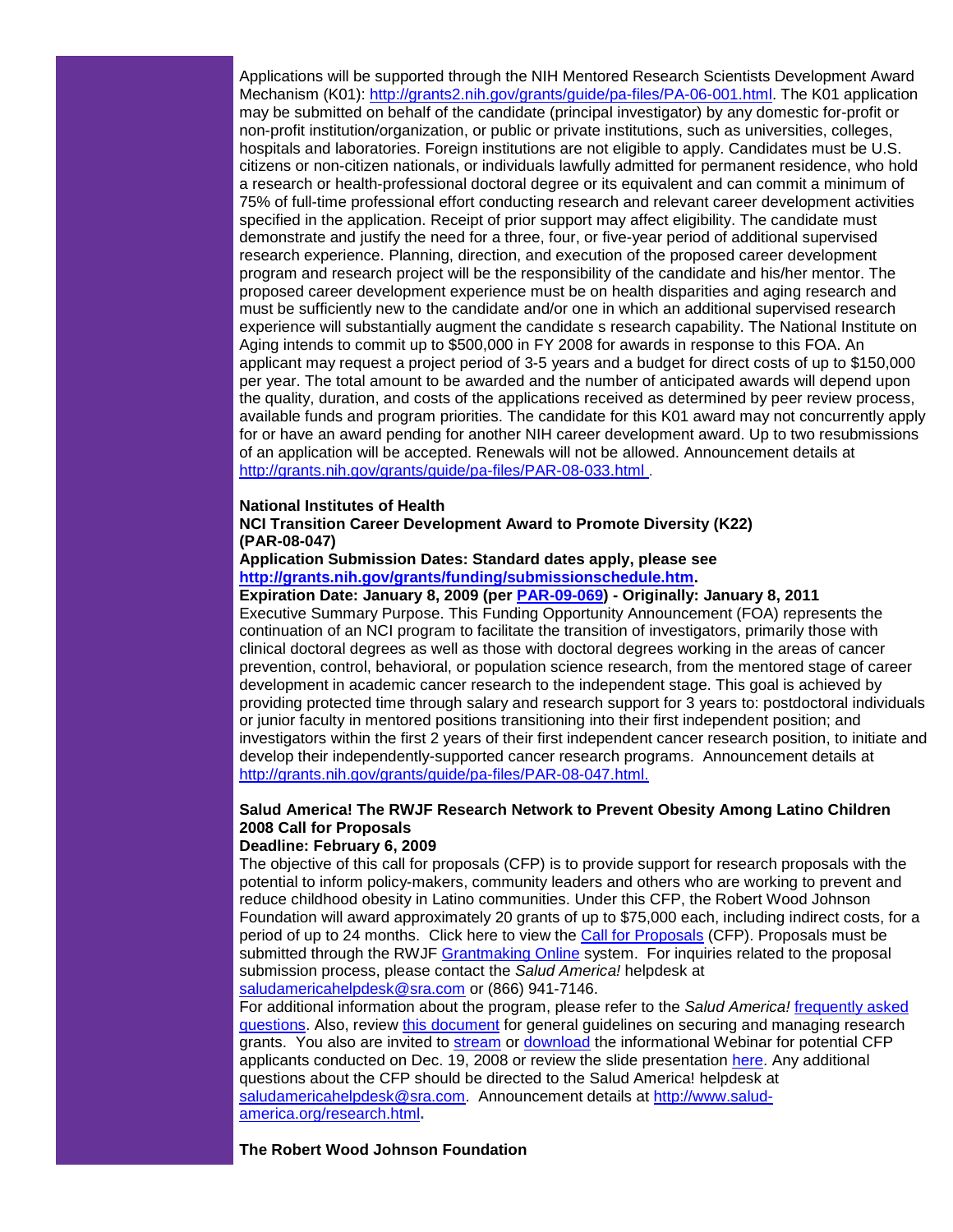#### **Healthy Kids, Healthy Communities Call for Proposals Deadline: February 3, 2009, 3:00 p.m. Eastern Time**

The Robert Wood Johnson Foundation (RWJF) is pleased to announce a new call for proposals (CFP) for Healthy Kids, Healthy Communities, a national program whose primary goal is to implement healthy eating and active living policy- and environmental-change initiatives that can support healthier communities for children and families across the United States. The program places special emphasis on reaching children at highest risk for obesity on the basis of race/ethnicity, income and/or geographic location. Under this CFP, RWJF will award approximately 60 grants to community partnerships across the United States, each of which will receive up to \$360,000 total over four years. All grantees must secure a cash and/or in-kind match equal to at least 50 percent of the RWJF award over the entire grant period. Partnerships from all states are encouraged to apply. The Foundation will, however, give special consideration to proposals from 15 states where rates of childhood obesity are particularly high: Alabama, Arizona, Arkansas, Florida, Georgia, Kentucky, Louisiana, Mississippi, New Mexico, North Carolina, Oklahoma, South Carolina, Tennessee, Texas and West Virginia. Approximately half of the grants under this CFP will be awarded to communities within these states. The deadline for brief proposals is February 3, 2009 at 3:00 p.m. Eastern Time. All proposals must be submitted electronically through the RWJF Grantmaking Online system. Go to [www.healthykidshealthycommunities.org](http://rs6.net/tn.jsp?e=001RPJ7iI0YTCY2vFHKErD0tZdDA8IUkF-NvOxQB1NE49BPuMRHYEJUGGiUYeu_CxaJYWpwJSBN3pEqdXDaiSQo4j5tdQR0NlNG_l6jnnmhIIXwINm-4YW2XdVoE6OmJvI4NRQHgcyClOk=) to download a copy of the CFP, review frequently asked questions (FAQs), register for an applicant conference call, and access the RWJF Grantmaking Online system.

**[back to top](#page-0-3)**

# <span id="page-5-0"></span>**CALL FOR SUBMISSIONS**

# **Call for Abstracts - North American Housing and HIV/AIDS Research Summit Mobilizing Knowledge: Housing is HIV Prevention and Care Washington, DC**

**June 3-5, 2009** 

#### **Deadline: January 15, 2009**

The US National AIDS Housing Coalition (NAHC), working in collaboration with the Ontario HIV Treatment Network (OHTN) and the Department of Health, Behavior and Society of the Johns Hopkins Bloomberg School of Public Health, is pleased to announce the fourth Housing and HIV/AIDS Research Summit, a meeting of leading health, housing and social service researchers and policy makers. The Housing and HIV/AIDS Research Summit series is an interdisciplinary, interactive forum for the presentation of research findings on the relationship of housing status and HIV prevention and care, coupled with dialogue on public policy implications and strategies among researchers, policy makers, and providers and consumers of HIV housing and services. The theme of Summit IV is Examining the Evidence: The Impact of Housing on HIV Prevention and Care, and the conveners invite abstracts presenting the results of scientific research, program evaluation, community-based interventions, and public policy strategies that reflect this theme. Both research and policy abstracts are encouraged, and abstracts may be submitted for oral or poster presentations. Abstracts are due January 15, 2009, and notification of acceptance will be emailed no later than March 6, 2009. Conference fees will be waived for presenting authors. The North American Housing and HIV/AIDS Research Summit IV Call for Abstracts is available at: [http://www.nationalaidshousing.org/PDF/CFA.pdf.](http://rs6.net/tn.jsp?e=001RPJ7iI0YTCZKqa6Hz_-9OGKrWKcJPbmrZzZW-2MdQMwaE2ux01_VyMR77K6l4RUWT7L9Pr2o51x3fsoMBqntcKcP-3KJ7zINOX5ajSH0ESpJzmIWLBAC41-IFQdxQHrnE3mKFrYl39E=) Questions can be directed to: [nahc@nationalaidshousing.org.](mailto:nahc@nationalaidshousing.org)

# **Call for Papers - Emory University Reducing Poverty: Explaining Recent State Policy Innovations and Strategies The Institute for Advanced Policy Solutions Emory University Atlanta, GA November 19-20, 2009 Deadline: January 16, 20098**

The goal of this conference is to bring together scholars and practitioners to examine and explain recent efforts by a number of states to take a more comprehensive and collaborative approach to alleviating poverty - one that goes well beyond the "welfare reform" model of the 1990s. As described in a recent report published by the Center for Law and Social Policy [\(http://www.clasp.org/publications/clasp\\_report\\_0418.pdf\)](http://rs6.net/tn.jsp?e=001RPJ7iI0YTCZDNTGzRgiKx6DoXrZ6hkoZPYn66txupwse6p1Y886cEz78ApTmdz6DJumLFpTw5krrwDJXTFg-_e1ISYJjyOwo3zqkGUeitA73VnHR1ne1uF0wB1nMoDIsoPeAKSlee_cBeJOYV7jX92ezcN1UsEW5), many of these new, innovative approaches reach across traditional boundaries that ordinarily separate policy arenas (e.g.,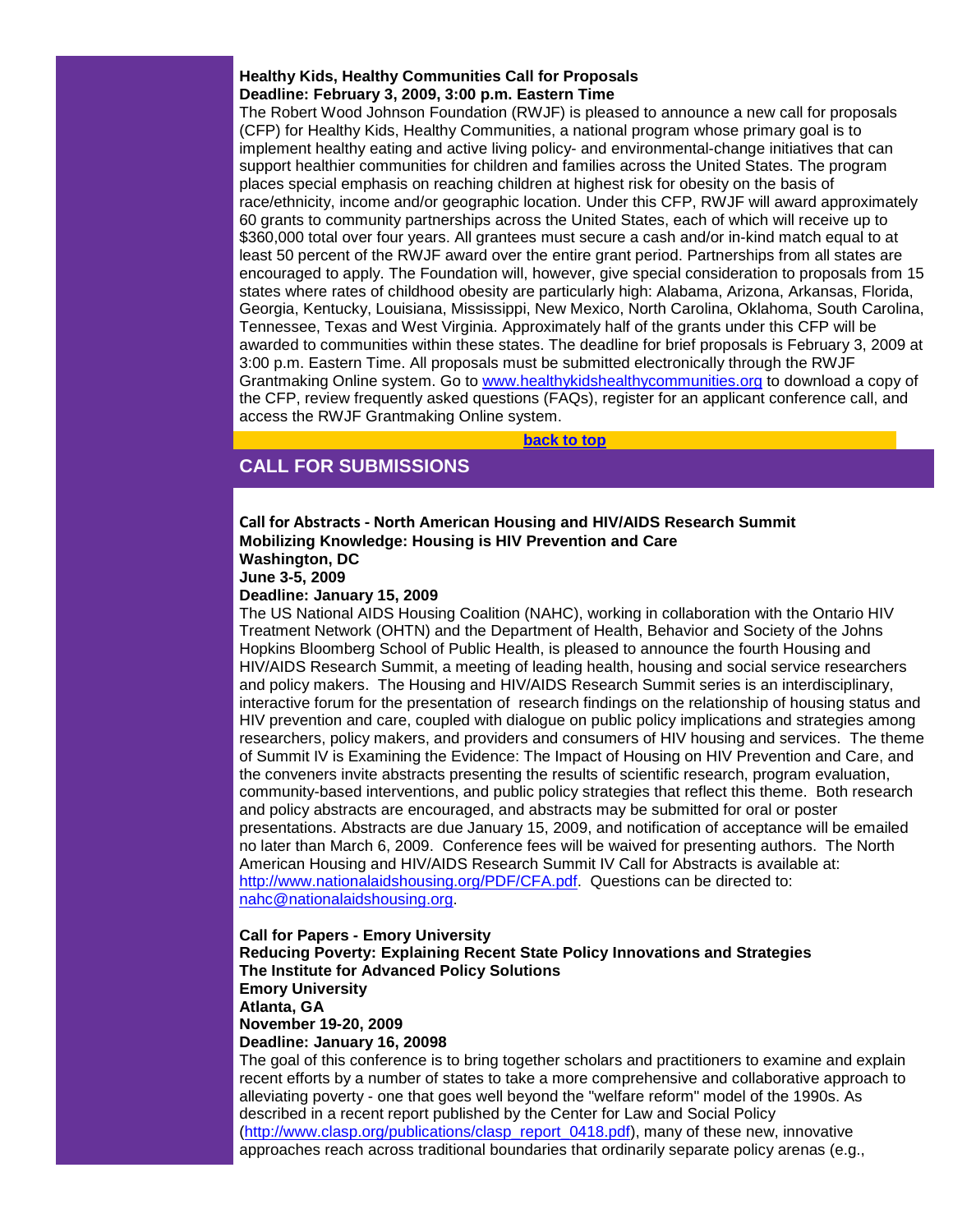education, tax, health care, child care, economic development, urban planning, etc.), and policymakers (legislative and executive, governmental and non-governmental, state and local). While such efforts seem very promising, they raise a number of questions. Why have some states taken this initiative, while others have not? Have some states tried but failed? If so, why? Who are the leaders up front and behind such efforts, and what sorts of opportunities and obstacles have they confronted? Is this really a meaningful change in the way state policymakers are responding to the needs of their poorest citizens, is it just empty rhetoric (new labels for old approaches), or purely symbolic (e.g., a commission to examine poverty but no intent to take any action)? We are particularly interested in processes of representation and the role(s) race, ethnicity, gender, and class play in linking target populations and policymakers during crucial stages of the policymaking process (i.e., problem definition, agenda-setting, policy design, policy adoption, implementation). For example: Who represents, serves, speaks for, or acts for whom? Does it matter whether women, racial and ethnic minorities, and/or poor people at "at the table" and in leadership positions? If so, how? Could this type of policy innovation be the result of coalition-building across racial, ethnic, gender, and/or class lines? To what degree or under what conditions do policymakers think about poverty in terms of race, ethnicity, gender, class and the complex interactions thereof? How does geography - urban v. suburban v. rural communities - matter? What role, if any, do local governments play in the design and implementation of state strategies for reducing poverty?

Ultimately, we would like this conference to be an opportunity for scholars and practitioners (i.e., policy makers, leaders, analysts, and advocates affiliated with both governmental and nongovernmental institutions and organizations) to interact and learn from each other. We therefore invite scholars in and across multiple disciplines and subfields to write and present research papers addressing one or more of the questions outlined above. We also welcome papers that address other issues and questions related to the policymaking challenges confronting recent state-level efforts to reduce poverty in the United States. Practitioners will be asked to share their own experiences, insights, and concerns as discussants and/or roundtable participants. In this way, we hope to foster a constructive dialogue between theory and practice, which in turn will not only promote more scholarly research on one of our most pressing and challenging policy problems, but also help advance theoretically and practically informed solutions to those problems. To that end, we will ask participating scholars and practitioners to work together (either at the conference or immediately thereafter) to draft policy briefs outlining the primary findings, lessons, and recommendations that emerge from this theory-practice dialogue. Pending budget approval, the Institute for Advanced Policy Solutions (IAPS) will cover travel expenses (airfare, hotel, meals) for at least one author of each paper accepted for presentation at the conference. Additional honoraria for each paper or set of authors may also be available. Submission and Selection Process: If you are interested in presenting a paper at the conference, e-mail an abstract\* (500 words maximum) summarizing the primary research questions or goals, hypotheses (if appropriate), data, methods, and findings (if available) to the co-conveners/organizers no later than \*January 16, 2009\*. Please be sure to include your contact information and institutional affiliation(s). Conference organizers will select approximately ten papers for presentation at the conference. Notification will be e-mailed no later than March 16, 2009. Proposals and inquiries should be e-mailed to one or both of the conference organizers: Beth Reingold, [beth.reingold@emory.edu,](mailto:beth.reingold@emory.edu) IAPS Fellow, 2009,Associate Professor, Departments of Political Science & Women's Studies, Emory University; and Michael Rich, mrich@emory.edu, IAPS Fellow, 2008-09, Associate Professor, Department of Political Science, Director, Office of University-Community Partnerships, Emory University.

# **Call for Papers - The Commonwealth Fund and AcademyHealth The Building Bridges: Making a Difference in Long-Term Care Colloquium Presentation in Chicago, IL June 27, 2009**

#### **Deadline: February 2 2009**

The Building Bridges: Making a Difference in Long-Term Care strategic initiative provides an opportunity for a variety of long-term care (LTC) stakeholders to learn about the research base and policy implications of select challenges facing the financing and delivery of LTC. To ensure that the most important issues are considered, The Commonwealth Fund and Academy Health are holding a competition to prepare a paper comprising an overview and synthesis of an important issue in LTC. It will form the basis for one of the substantive sessions at the June 2009 Colloquium, which also will include real world discussants and table discussions among colloquium participants. The selected author will be awarded \$5,000 (plus travel expenses) for the paper's preparation and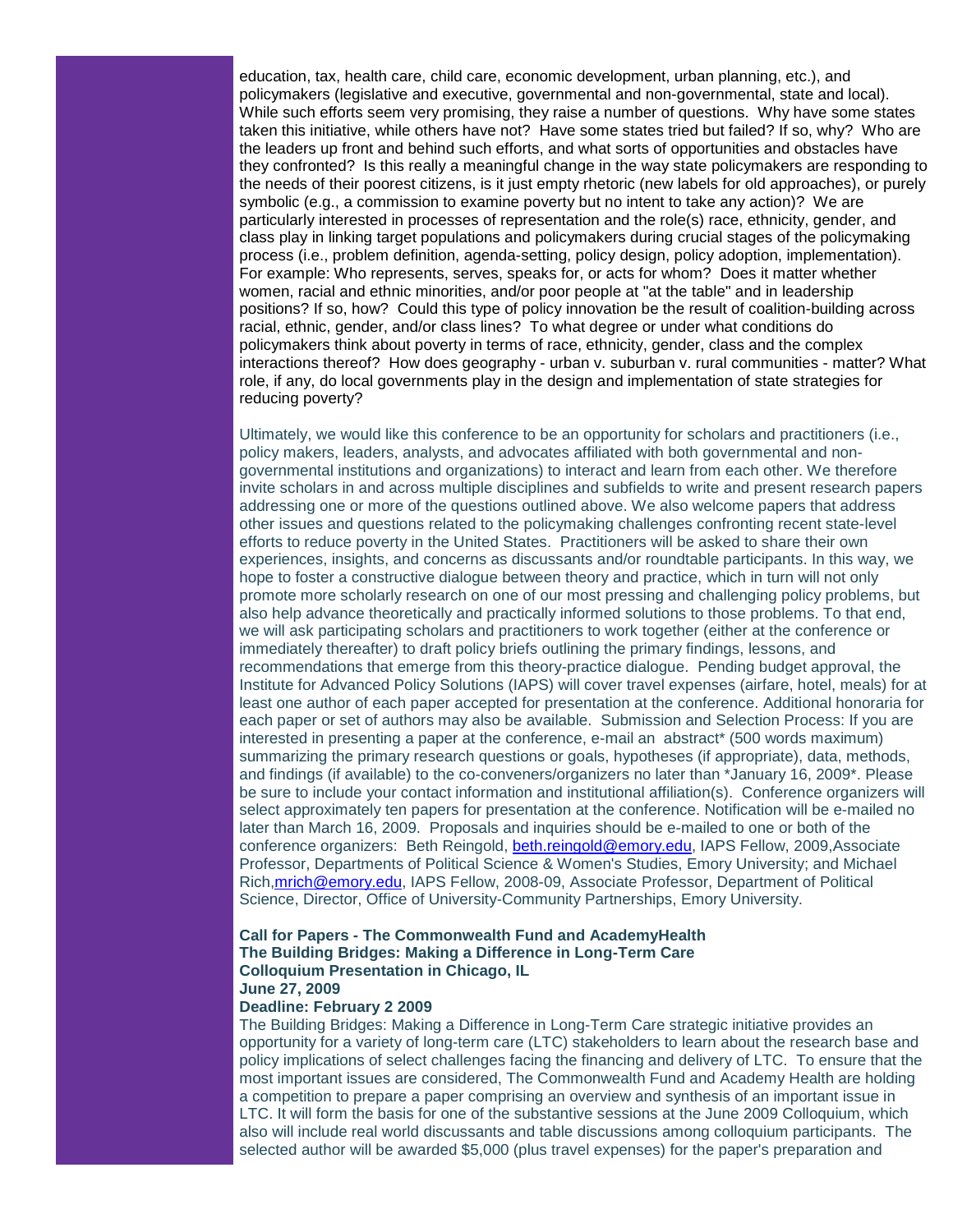presentation at the Colloquium on June 27, 2009, in Chicago. Applications may now be submitted through February 2, 2009. For more details, visit the 2009 Colloquium Call for Commissioned Papers Web site at [www.academyhealth.org/ltc/2009/colloquium/callforpapers.htm.](http://rs6.net/tn.jsp?e=001RPJ7iI0YTCaTUNiQf-6Uy9JmJy4YBDE8mLOlg90vq1BU-BrFfCyIPWSP3CNwNnHCvW-TIMY_0jBHlOU8zWsaAfjzBplM6sCx2u5NUWnZTTy1AklLVjAbvIvAa4D9smI_s6Y8_LPO8g-xkKCx49XvLA9mSjA-nQzWvGbEtQUUyEM=)

#### **Call for Abstracts - Society for Epidemiologic Research Race and Class Inequalities Anaheim, CA June 23-36, 2009 Deadline: February 2, 2009 (11:59 p.m. EST)**

We are looking for conceptual and data-based papers for presentation at the annual Society for Epidemiologic Research (SER) meeting in 2009. There will be a contributed paper session on Race and Class Inequalities in Health and we encourage those of you working in this area to submit abstracts of your work. Meeting dates June 23-26, 2008 in Anaheim, CA. Accepted abstracts will be distributed at the June meeting and will also be published in a Supplement issue of the American Journal of Epidemiology. Abstracts must be submitted online at the following web address: [http://epiresearch.org/](http://rs6.net/tn.jsp?e=001RPJ7iI0YTCajgZzNH57RbUZSKLN-XWcEWC8DzgEsEoZO2xY6xO4z3ghietqrh0Ncw6qxhnz17ZsGdUsYSI1YYQTDyPObV5ZLp2dPjUTKBvk=) [click on Annual meeting - abstract submission form will be available]. Submissions will be accepted until February 2, 2009, 11:59 p.m. EST. For inquiries about this specific session on Race and Class Inequalities in Health, contact Irene Yen [\(irene.yen@ucsf.edu\)](mailto:irene.yen@ucsf.edu) or Pat O'Campo [\(pat.ocampo@utoronto.ca\)](mailto:pat.ocampo@utoronto.ca). For information about the conference, please visit the SER website [www.epiresearch.org.](http://rs6.net/tn.jsp?e=001RPJ7iI0YTCbRhrNP_uTKRDsnSKPxuRgvIs83N84cBoCELf0olnzNWiVjZCpyw5C2Y2Ga60wm5tqWtWj0oBMlV73tF5FG_D74vsVM0oQOovnqd14Gnkf_yQ==)

#### **Call for Papers -** *AIDS Education and Prevention: An Interdisciplinary Journal***, Theme Issue Community-based Participatory Research (CBPR) Deadline: April 1, 2009**

Guest Editors: Drs. Scott D. Rhodes & Robert Malow, and Ms. Christine Jolly

*AIDS Education and Prevention: An Interdisciplinary Journal* issues a Call for Papers for a regular theme issue to be published in December 2009, guest-edited by Dr. Scott D. Rhodes (Wake Forest University School of Medicine); Dr. Robert Malow (Florida International University and Associate Editor of *AIDS Education and Prevention*); and Ms. Christine Jolly (AIDS Care Service, Inc). The goal of this Theme Issue is to provide a diverse audience - including researchers; representatives from health departments, other governmental agencies, and community-based organizations (CBOs), such as AIDS service organizations (ASOs), religious groups, coalition members and others - with a comprehensive resource on the application of Community-based Participatory Research (CBPR) within HIV prevention, care, and treatment. Given that a hallmark of CBPR is action, special focus will be given to intervention research that have been developed, implemented, and/or evaluated by community-research partnerships. These interventions may address the wide spectrum of HIV, including, but not limited to, individual-level, structural, social network, and policy interventions. Original manuscripts can be submitted that fit in any of the categories below:

- Original Research
- Work-in-Progress and Lessons Learned
- **Community Perspectives**
- Links among Research, Policy and Practice
- Blending of Community and Scientific Perspectives
- Theory and Methods
- Education and Training
- **Practical Tools**
- Systematic Reviews

Instructions for specific types of manuscripts and previous content (some full text links) can be found at: [http://www.guilford.com/cgi-](http://rs6.net/tn.jsp?e=001RPJ7iI0YTCZcmcYhNS1xgp_zmDUt0PyclTJLD3wvCu1Jah9gBahR0d76MJSKSm6UmVrZs3V97f70Da_4QEzImeWKyU8yhjiHL4lcq63AfVQPKXuzyUYquLzO3Nfblf_o-QTCoS_08LAqr-pLJ6xFehjRmtDwfpZ23L0JbMU9TXjtjPrkeqs1Zh54TseyV79FoDG3KeUDOXlLfsSCLKMR1zge6YbICVBIyfCD4WGAZBeyaLLv69h5dxC6uY9BJDQDkV_WWY8-7KU=)

[bin/cartscript.cgi?page=periodicals/jnaiinst.htm&dir=periodicals/per\\_pub&cart\\_id=768950.21905.](http://rs6.net/tn.jsp?e=001RPJ7iI0YTCZcmcYhNS1xgp_zmDUt0PyclTJLD3wvCu1Jah9gBahR0d76MJSKSm6UmVrZs3V97f70Da_4QEzImeWKyU8yhjiHL4lcq63AfVQPKXuzyUYquLzO3Nfblf_o-QTCoS_08LAqr-pLJ6xFehjRmtDwfpZ23L0JbMU9TXjtjPrkeqs1Zh54TseyV79FoDG3KeUDOXlLfsSCLKMR1zge6YbICVBIyfCD4WGAZBeyaLLv69h5dxC6uY9BJDQDkV_WWY8-7KU=) 

The deadline for submission of manuscripts is April 1, 2009. Manuscripts will be initially reviewed by the Guest Editors before being sent to the peer-reviewers using a blind review process. Please submit all manuscripts to the Managing Editor of this Theme Issue, Ms. Cindy Miller, by e-mail at: [cytmill@wfubmc.edu.](mailto:cytmill@wfubmc.edu) Authors will receive confirmation of submission within 2 weeks of their submission being received. Questions about submissions should be electronically sent to one of the Guest Editors: Dr. Rhodes [\(srhodes@wfubmc.edu\)](mailto:srhodes@wfubmc.edu), Dr. Malow [\(rmalow@bellsouth.net\)](mailto:rmalow@bellsouth.net), or Ms. Jolly [\(cjolly@aidscareservice.org\)](mailto:cjolly@aidscareservice.org).

**Call for Proposals - The National Congress of American Indians (NCAI) Policy Research Center**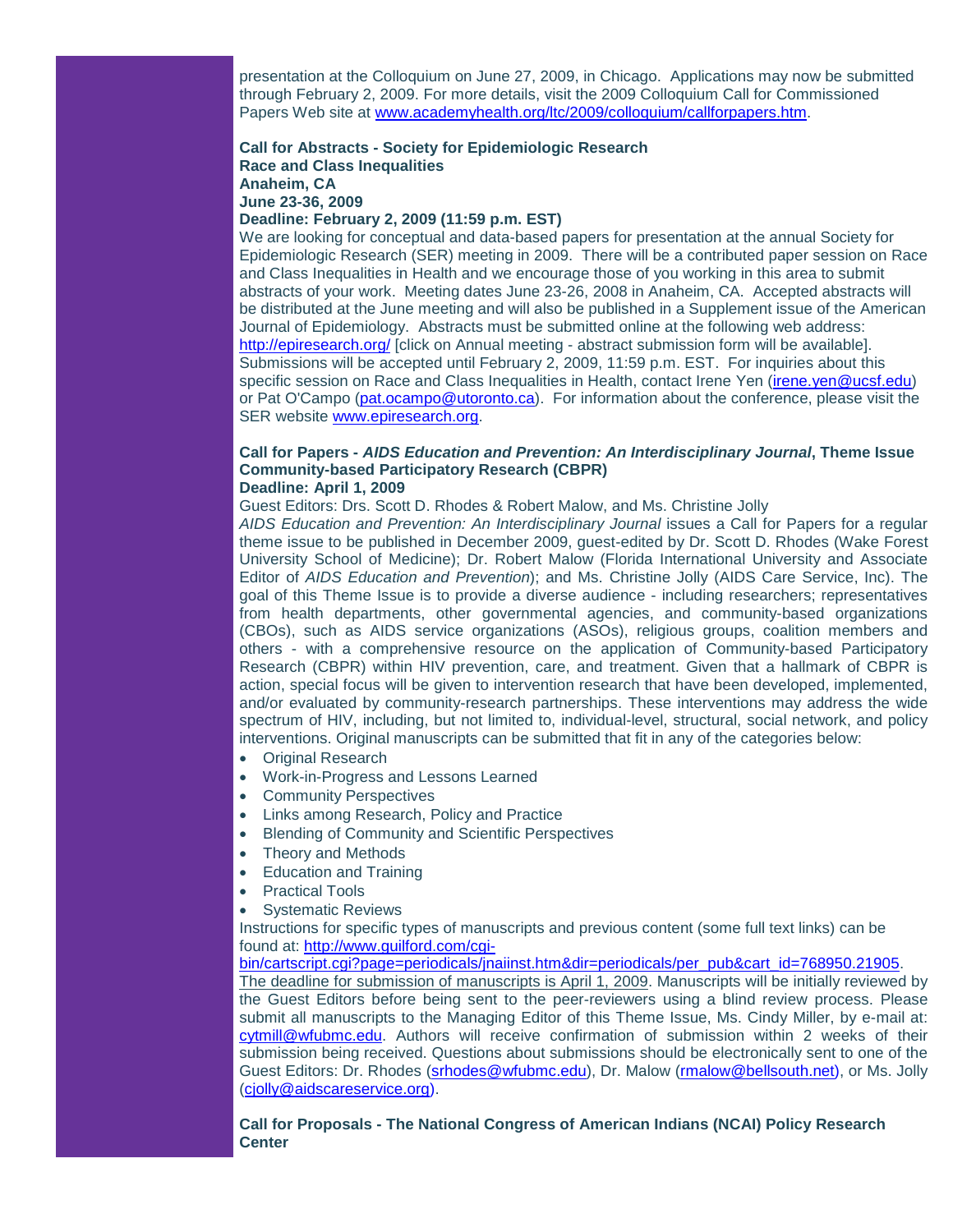#### **4th Annual Tribal Leader/Scholar Forum Niagara Falls, NY June 16, 2009**

Now Open: The National Congress of American Indians (NCAI) Policy Research Center is currently accepting proposals for the 4th Annual Tribal Leader/Scholar Forum on June 16, 2009 at the NCAI Mid-Year Session in Niagara Falls, NY. For a full description of the Forum's format, audiences, and instructions on how to submit a proposal, please go to [http://www.ncaiprc.org/tribal-leader-scholar](http://rs6.net/tn.jsp?e=001RPJ7iI0YTCZId6yA4D2lI7w_AOgEYl1rnlctfKkFlh9mhCGqhdzD0GaVh0Ycv1ytjTY2jgAI7eD5yo3BFViKsEU_rRFWwJlqhbEl67Qg883up0XYFPx1VvqO1jwUhBe-q_AIXKvNeQItkyKQE0iUSw==)[forum.](http://rs6.net/tn.jsp?e=001RPJ7iI0YTCZId6yA4D2lI7w_AOgEYl1rnlctfKkFlh9mhCGqhdzD0GaVh0Ycv1ytjTY2jgAI7eD5yo3BFViKsEU_rRFWwJlqhbEl67Qg883up0XYFPx1VvqO1jwUhBe-q_AIXKvNeQItkyKQE0iUSw==) What is the Tribal Leader/Scholar Forum? Since 2006, the NCAI Policy Research Center annually invites scholars and organizations conducting research with practical implications for tribal communities to submit proposals to present their research at the NCAI Mid-Year Session held in June. Scholars (both Native and non-Native), institutions, and tribal organizations may apply. Proposals from Tribal Colleges, Native Ph.D. students, and tribal communities are encouraged. Research from all disciplines and fields are considered, but in 2009 preference will be given to research proposals that address law enforcement/public safety, natural resources management, strategies for strengthening tribal governance, or tribal intergovernmental relationships. This Forum allows eight selected researchers to share their work broadly throughout Indian Country, specifically targeting tribal policymakers. It also offers a forum for dialogue between tribal representatives and researchers, providing feedback to researchers about the implications, impact, and potential next steps of their work. If you have additional questions, please contact Christina Daulton, Program Manager, at (202) 466-7767 or email at [cdaulton@ncai.org.](mailto:cdaulton@ncai.org)

**[back to top](#page-0-3)**

# <span id="page-8-0"></span>**Career Development**

#### **2009-2010 Health and Aging Policy Fellows Program Deadline: April 15, 2009**

Supported by The Atlantic Philanthropies and directed by Harold Alan Pincus, MD, Professor of Psychiatry at Columbia University (in collaboration with the American Political Science Association Congressional Fellowship Program), this national program seeks to provide professionals in health and aging with the experience and skills necessary to make a positive contribution to the development and implementation of health policies that affect older Americans. The program offers two different tracks for individual placement: (1) a residential track that includes a nine-to-12-month placement in Washington, D.C. (as a legislative assistant in Congress, a professional staff member in an executive agency or in a policy organization) or at a state agency; and (2) a non-residential track that includes a health policy project and brief placement(s) throughout the year at relevant sites. Core program components focused on career development and professional enrichment are provided for fellows in both tracks. The program is open to physicians, nurses and social workers at all career stages (early, mid, and late) with a demonstrated commitment to health and aging issues and a desire to be involved in health policy at the federal, state or local level. Other professionals with clinical backgrounds (e.g., pharmacists, dentists, clinical psychologists) working in the field of health and aging are also eligible to apply. Under special circumstances, exceptions may be made for non-clinicians who are in positions that can impact health policy for older Americans at a clinical level. We are delighted to announce our partnership with the John Heinz Senate Fellowship in Issues of the Aging. Our programs have combined to create the joint John Heinz/Health and Aging Policy Fellowship. Each year, one individual will be designated the John Heinz/Health and Aging Policy Fellow. Our goal is to create a cadre of professional leaders who will serve as positive change agents in health and aging policy, helping to shape a healthy and productive future for older Americans. To this end, we seek your assistance in informing potential candidates of this opportunity. Please feel free to forward this notification to prospective applicants or others in the field who may know of such individuals, or to suggest other methods and/or venues for marketing the program. The application deadline for the 2009-2010 fellowship year is April 15, 2009. For further information, please visit our website at [www.healthandagingpolicy.org](http://rs6.net/tn.jsp?e=001RPJ7iI0YTCZzUSzRLju-A7Lbr3DE7BYInJWJ6clkMBmLQhv0tlpm4my819DGaZ033N22e5phZtqgWYfwgfYG--Sl6-Lkiji3T9psvaW2NNkl1Wq1z7BrOG325yivBYpw) or contact me or Phuong Huynh, Deputy Director of the program [\(huynhpt@pi.cpmc.columbia.edu](mailto:huynhpt@pi.cpmc.columbia.edu) or 212-543-6213) directly.

# **Institute of Medicine, Washington, DC Research Associate Job Req #: 080301-7**

Basic Requirements: Individuals with Master's degrees public health, public policy, or related fields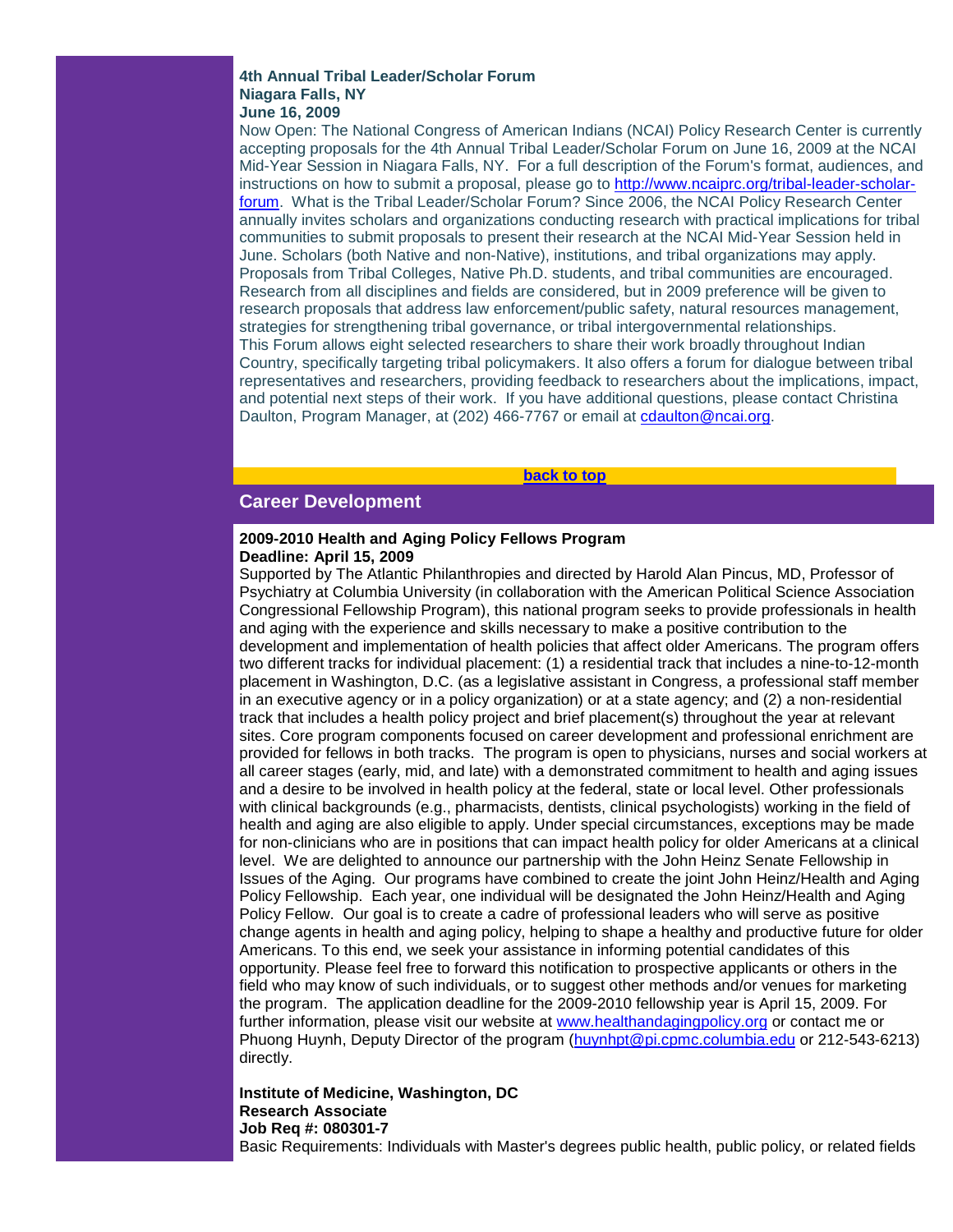are strongly encouraged to apply. Applicants with equivalent knowledge, Bachelor's degree, and at least 2 years of related professional experience are also eligible. Strong research, writing, and analytic skills are required. Qualified individuals will have the ability to solve varied and complex intellectual problems, to work independently under tight deadlines; and to work successfully in a team environment. Description: The mission of the Institute of Medicine (IOM) is to advance and disseminate scientific knowledge to improve human health. IOM provides unbiased, evidencebased, and authoritative information and advice concerning health and science policy to policymakers, professionals, leaders in every sector, and the public at large. The Research Associate develops pertinent background research which contributes to a greater understanding of conditions, issues and trends impacting on a wide range of programs/projects, subjects and topics. Drafts background papers. Prepares preliminary outlines of projects to determine appropriate methodology, which may involve developing an historical perspective; identifying prevailing social and economic conditions, outlining legislative considerations; regulatory impact; international involvement in issues; and future trends and implications. Performs research and analysis. Documents and establishes files on all statistical analyses performed. Prepares data for use in summaries and fact sheets. Edits report material developed by committee members and senior staff. Responds to inquiries about study activities and increases public awareness of studies. Manages related databases. May assist with administrative duties related to programs/projects. This Research associate will serve as a key staff member for a new IOM study related to setting standards for the development of clinical practice guidelines. Anyone interested in either position must apply through the National Academies website: [www.nas.edu](http://rs6.net/tn.jsp?e=001RPJ7iI0YTCbbpRtgR1YQCBKQgIzYdjlhfFb-xaVtIyWTW0rTKCTly7l8k-5yYoJMnJ0WAP7F6iEa2sWkOEGrIut7UmX-Xw6hfs_RDjrs5cg=) and they can contact Dianne Wolman by email [\(DWolman@nas.edu\)](mailto:DWolman@nas.edu) to let her know directly or if they have any questions.

# **Institute of Medicine, Washington, DC Senior Program Officer**

#### **Job Req #: 080300-4**

Basic Requirements: Individuals with advanced degrees (Master's or PhD) in public health, public policy, or related fields are strongly encouraged to apply. Applicants with equivalent knowledge and at least 6 years of related professional experience are also eligible. Qualified individuals will have advanced knowledge of scientific, technical, or policy issues related to comparative effectiveness of health care services and clinical practice guidelines. Strong research, writing, and analytic skills are required. Applicants should also have the ability to solve problems using originality and ingenuity, to serve as a resource to others in the resolution of complex problems and issues, to use substantial latitude for independent judgment and action, and to independently develop and manage multiple/complex projects. Must also be able to work successfully in a team environment, to form and maintain effective teams, and to train and develop staff. Description: The mission of the Institute of Medicine (IOM) of the [National Academies](http://rs6.net/tn.jsp?e=001RPJ7iI0YTCYv8nIxB4bLlCsZAQW_jtRg1h6xUPXwK4oN5qx0YljypVg1C6wmp05VB59b5y4BEmS8exb5FRnRNi5e-j2dqGDqmFhr85z3g_JJJx5BachR5Q==) is to advance and disseminate scientific knowledge to improve human health. IOM provides unbiased, evidence-based, and authoritative information and advice concerning health and science policy to policy-makers, professionals, leaders in every sector of society, and the public at large. The Senior Program officer will be responsible for developing and managing multiple and/or highly complex programs/projects. Develops program/project strategy and budget, staffing requirements and ensures the program/project meets its stated objectives. Serves as liaison between committee members and the national academies. Independently supervises staff and provides training. Independently manages multiple/complex programs/projects, assembles committees and guides those committees. Develops prospectuses and projects that have a high impact and negotiates funding with sponsors. This Senior Program Officer position involves leading the writing and development of an IOM report on setting standards for the development of clinical practice guidelines. Anyone interested in either position must apply through the National Academies website: [www.nas.edu](http://rs6.net/tn.jsp?e=001RPJ7iI0YTCbbpRtgR1YQCBKQgIzYdjlhfFb-xaVtIyWTW0rTKCTly7l8k-5yYoJMnJ0WAP7F6iEa2sWkOEGrIut7UmX-Xw6hfs_RDjrs5cg=) and they can contact Dianne Wolman by email [\(DWolman@nas.edu\)](mailto:DWolman@nas.edu) to let her know directly or if they have any questions.

# **National Cancer Institute's Center to Reduce Cancer Health Disparities (CRCHD) Deputy Director**

#### **Deadline: January 23, 2009**

The National Cancer Institute's Center to Reduce Cancer Health Disparities (CRCHD) currently has an open position for Deputy Director. This is a key, supervisory health scientist administrator position to direct and lead our NCI-wide cancer health disparities reporting, and strategic planning and implementation efforts, as well as fiscal and administrative management of CRCHD functions. The incumbent will also assist the CRCHD Director with the planning, direction, implementation and evaluation of our multi-disciplinary, cross-organizational research and training programs in cancer health disparities within the Center. These research and training programs focus on the cancers that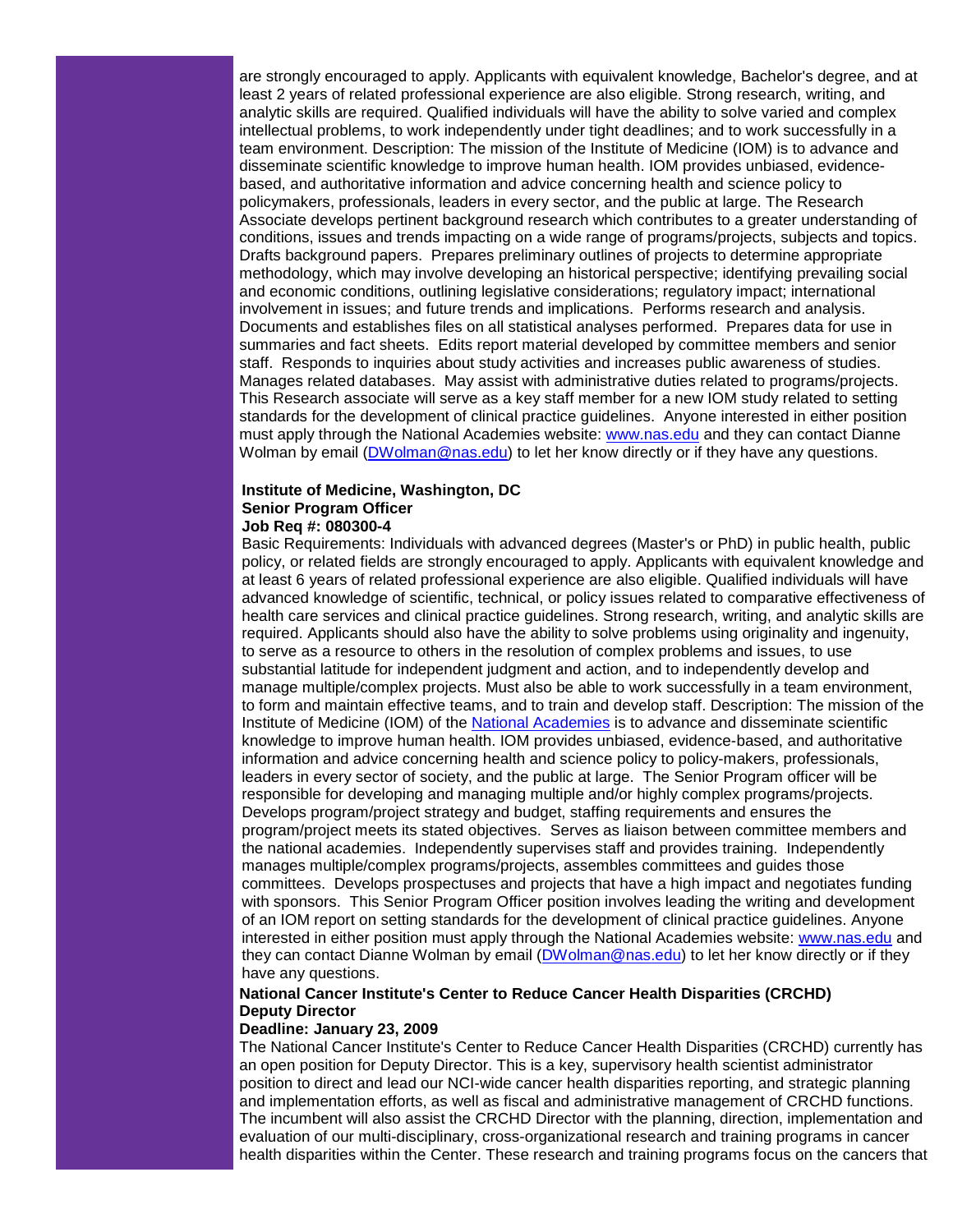are more serious or prevalent in racial/ethnically diverse and underserved populations, and on advancing the development of the cancer research continuum for these cancers. We hope you will encourage your colleagues to consider this

opportunity to help lead NCI/CRCHD's efforts to reduce the unequal burden of cancer and train the next generation of competitive researchers in cancer and cancer health disparities research. Please share this announcement with colleagues and others who may be interested in applying to join this exciting and dynamic team of scientists working to overcome cancer health disparities. A link to the position description is attached below. Link to position descriptions: Supervisory Health Scientist Administrator Position Description - Closing Date January 23, 2009,

[http://searchjobs.nih.gov/vivisimo/cgi-bin/query-meta.exe?&query=NCI-09-306616-](http://rs6.net/tn.jsp?e=001RPJ7iI0YTCb_vzBOxGPnFmmqLju5XZgEKvHj03y2QkPFnQ9O4ilSuFuI7VpSbstNFEKZk5AjzzRHRq-lf05QZV0GGkcXrNu5yCXmSwF3MJ5G3KgEfTneKgaJm1QZDmUv4NYdsCHRoaX0P-lUGdrmvrgIODk2SaKkMHxRIL4mSmcFDs0v5T7qfqFtJtMYuXNPplJU2rVeHMTg1k6fzKSZYdewaYmi6YxOHbXdwYVDrQcjlhjSGVnku6mOri-FMeU7fJYOaAwknbvS0jf3pmPEgvEou1XdWBxxztGrYGdyJphNbyG43X9Gtw==) [DE&v:project=jobs-nih&binning-state=source%3D%3DUSAJobs.gov%0A&.](http://rs6.net/tn.jsp?e=001RPJ7iI0YTCb_vzBOxGPnFmmqLju5XZgEKvHj03y2QkPFnQ9O4ilSuFuI7VpSbstNFEKZk5AjzzRHRq-lf05QZV0GGkcXrNu5yCXmSwF3MJ5G3KgEfTneKgaJm1QZDmUv4NYdsCHRoaX0P-lUGdrmvrgIODk2SaKkMHxRIL4mSmcFDs0v5T7qfqFtJtMYuXNPplJU2rVeHMTg1k6fzKSZYdewaYmi6YxOHbXdwYVDrQcjlhjSGVnku6mOri-FMeU7fJYOaAwknbvS0jf3pmPEgvEou1XdWBxxztGrYGdyJphNbyG43X9Gtw==)

#### **National Cancer Institute, Division of Cancer Control and Population Sciences (DCCPS) Branch Chief**

#### **Deadline: January 28, 2009**

We are pleased to announce that the DCCPS Epidemiology and Genetics Research Program has a vacancy for a Branch Chief (Clinical and Translational Epidemiology Branch). Please go to [www.usajobs.com.](http://rs6.net/tn.jsp?e=001RPJ7iI0YTCbT4_WO8qugoVm79RYTYKEa3TLYQI0zKtzM0-_935D-J6Nu3nLUQxL_TFYr7s0po9HKkx4p54I4IkI_gEIxbbOCxMN3g-dkCBU=) Applicants should access vacancy announcement #NCI-09-313856-MP.

# **Northern California Cancer Center, Fremont, CA Staff Scientist 1**

We are currently recruiting for a Staff Scientist at NCCC to support the expansion of our program in cancer health disparities.

PURPOSE OF POSITION:

\* To support, in a co-Investigative capacity, the expansion of a population-based research program in cancer health disparities

\* To provide epidemiological support for several funded studies involving mixed methods (qualitative and epidemiological study subject interviews); large, multilevel databases; and multidisciplinary collaborators and study staff

\* To participate in the development and submission of grant applications as co-Investigator

\* To carry out or oversee data analyses for selected studies

\* To publish as lead author or co-author on scientific manuscripts

\* To participate in professional and NCCC committee(s) and working groups PRINCIPAL DUTIES:

1. Serves as co-Investigator and helps to provide epidemiological oversight on several funded studies. This includes having primary responsibility for particular scientific and administrative aspects of these studies, including coordinating collaboration with scientific and community partners; overseeing the preparation and coordination of IRB and related applications; managing study budgets; and writing progress reports.

2. Contributes to the development, preparation, and submission of grant applications. This includes serving as Co-Investigator and helping with designing original and innovative approaches, writing aspects of the application, coordinating the transfer of materials from collaborators, etc.

3. Maintains a high level of expertise in applied epidemiological methods and techniques, particularly those relating to population-based studies, outcomes studies, sociocultural and immigrant issues, GIS and geospatial data, and social and built environment. Explores and makes recommendations about different study designs and new methods of analyses.

4. Conducts, or works with programmer analysts to conduct, data analyses for selected projects, applying a broad knowledge of analytic methods and using relevant statistical programs, and consulting with biostatisticians and other programmer analysts as appropriate.

5. Writes scientific manuscripts, and publishes as lead or co-author in peer-reviewed journals. 6. Provides project management to research staff through distribution of assignments, scheduling priorities and assuring use of appropriate field, epidemiological, and biostatistical methods.

7. Carries out related assignments as appropriate.

QUALIFICATIONS:

\* Ph.D. in epidemiology or related discipline required, and a minimum of two years of post-graduate research experience, preferably in population sciences, preferred.

\* Comprehensive knowledge of epidemiologic principles and methods.

\* Experience using SAS and other related software.

\* Experience in at least one or more of the following areas: mixed methods, cancer registry data, outcomes studies, sociocultural and immigrant issues, and/or GIS and geospatial data.

\* Experience in grant writing preferred.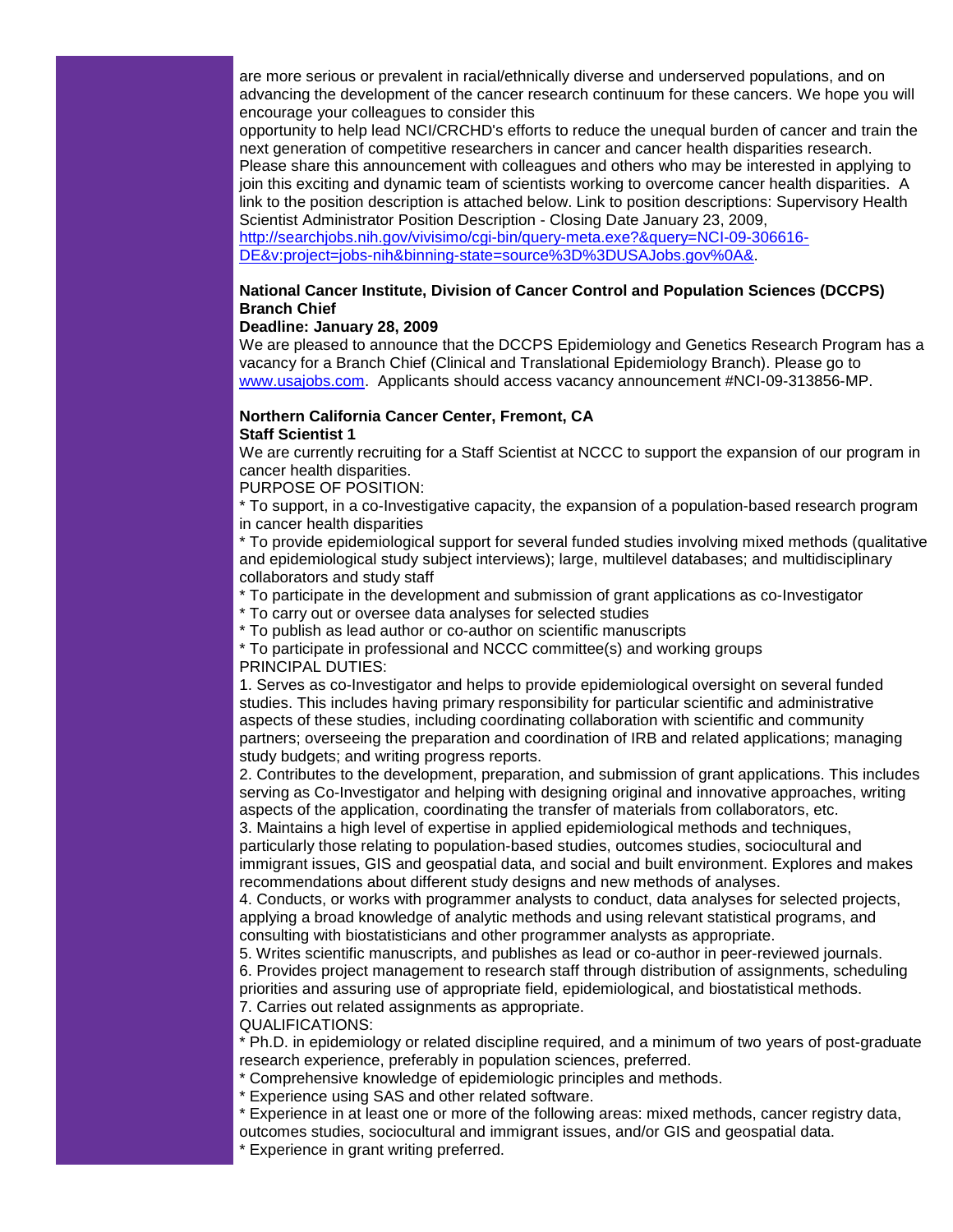\* Supervisory and project management experience preferred.

\* Excellent oral and written communication skills. High degree of attention to detail and organization required.

\* Self-initiating; ability to work independently and to work on multiple projects simultaneously to meet deadlines.

\* Ability to maintain effective relationships with other scientific staff.

Scarlett Lin Gomez, Ph.D., Associate Director, Surveillance Research, Research Scientist, Northern California Cancer Center, [scarlett@ncc.org](mailto:scarlett@ncc.org)

# **The Robert Wood Johnson Foundation Multiple Openings**

# **(1) Program Officer, Program Groups - Health Care Group**

[http://www.rwjf.org/about/jobdetail.jsp?id=10134](http://rs6.net/tn.jsp?e=001RPJ7iI0YTCbAxaPMnqz_EhgeUOfLnyO8vOCfumXp1T4C1jIRommL_0BNfv6Cs9bLLgfMSWVXPYTsZWDGcR2mgdGimUrXZxGcCPZkhh6GWwdgz2b9tS0ALyg8UP__c48g5cV2PCRpUGhQYqiU6DwmoA==)

Reporting directly to the team director and senior program officer, the program officer will be responsible for developing, implementing, and managing Robert Wood Johnson Foundation's initiatives to improve the health and health care of all Americans. Their primary responsibilities include providing intellectual and organizational leadership in designing and implementing new initiatives, evaluating proposals, monitoring programs and grants, learning from program investments and activities, and creating impact through dissemination of knowledge. As with staff at all levels of the Robert Wood Johnson Foundation, program officer is expected to demonstrate a passionate commitment to the Foundation's mission of improving health and health care for all Americans and to the guiding principles and promise that support that mission. Salary commensurate with experience.

# **(2) Senior Program Officer, Program Groups - Health Group**

# [http://www.rwjf.org/about/jobdetail.jsp?id=10140](http://rs6.net/tn.jsp?e=001RPJ7iI0YTCZetP3WIbcfu3Fuy3STnUmWuFcp-uUj1DeTN94z4nA473iQep4EZrt3Lu4-rVD_84C6DOB6cT4-8vNgqUwywZ-OpIgufUX_KRdLb6oy0yvfn0NEyoWH2Yj8ux3VaPzeiUIClPT8F5kq6g==)

The senior program officer is a professional staff member responsible for developing, implementing and managing Robert Wood Johnson Foundation's initiatives to improve the health and health care of all Americans. Primary responsibilities include providing intellectual and organizational leadership in designing and implementing new initiatives; evaluating proposals; monitoring programs and grants; learning from program investments and activities; and creating impact through dissemination of knowledge. As with staff at all levels of the Robert Wood Johnson Foundation, the senior program officer is expected to demonstrate a passionate commitment to the Foundation's mission of improving health and health care for all Americans and to the guiding principles and promise that support that mission. Salary commensurate with experience.

# **(3) Senior Program Officer, Program Groups - Health Group**

# [http://www.rwjf.org/about/jobdetail.jsp?id=10130](http://rs6.net/tn.jsp?e=001RPJ7iI0YTCYoXcIgIJg7XFkKcUaIjh7sqxpixCvyGH1LDH3j7_ZxLEnJ1wVmuO69xVFEo5XG448PXp1TIALYZs_hPCg8Zpk7i2taTA50E9c9eOvN77RnDJ2e-S4iOAXy8YCQssD8pkqMb_nwBDWxVw==)

The Foundation is seeking a senior program officer to work with the Vulnerable Populations Portfolio. This team, which oversees some of the Foundation's most exciting and inspiring work, seeks new ideas and partners from outside the health sector to affect immediate and lasting improvements in the health of our society's most vulnerable people. This portfolio addresses how complex social factors, poverty, education and housing, affect people's health, and develops solutions within that context. This approach allows us to address long-standing problems using unconventional approaches that start at the individual and community level, but have potential for national impact. Salary commensurate with experience. For detailed information on the position read the [position vacancy announcement.](http://rs6.net/tn.jsp?e=001RPJ7iI0YTCY95KEjkfTzvPvREC43JsUylkj6KKTR0-djWD9D8eUKe0lAu3ovxN0rToxv0J3bsvP6dA156xKxwytHREGwH1oCzPD0iOIz-J5ubZI8hT_6lwJN2K0EAnfLkMMO1qA8bvgJIQKMVhcTPw==)

# **(4) Assistant Vice President, Research and Evaluation**

#### [http://www.rwjf.org/about/jobdetail.jsp?id=10139](http://rs6.net/tn.jsp?e=001RPJ7iI0YTCY_L-86ST1ZRjW4oGvAjnQHpTBWil9uZpJTkmD0zSL8GO1gNpYz5edEqY_4poH__edGTvh8g81aS6d1kO7G1sgeMUkLXJx4IDessjtFYf-liCeeaV4roLT_otYJZS7Wy_6tSFlKyP5sfQ==)

The Foundation is seeking an assistant vice president to work with the Research and Evaluation Department. Program evaluations and research projects are cornerstones of the Foundation's efforts to learn from its work. In any given year, RWJF conducts between 30 to 40 active program evaluations. The assistant vice president will serve as a thought and strategic partner to the vice president and act to mentor and coach other members of the Research and Evaluation Unit. Working with the vice president, they will also consult with programs to facilitate thinking and encourage a culture of practical implementation and learning. Salary commensurate with experience. For detailed information on the position read th[eposition vacancy announcement.](http://rs6.net/tn.jsp?e=001RPJ7iI0YTCb68VJD90IXJuWANWQJtDRg9ctQeHnwIwEm8gy1BCghP6TEXVVz6r8BWacQeGA2c7PEd8clv2zkkKaCqx0mf6S8RWmVStsgP0a5RC1ydPyYEMstdSQl5oeILEjliQBjwU-joWuttGd9lQ==)

**(5) Program Officer/Senior Program Officer, Research and Evaluation** [http://www.rwjf.org/about/jobdetail.jsp?id=10129](http://rs6.net/tn.jsp?e=001RPJ7iI0YTCagqBs_jgWyYuuOojKE-ZEGt9Iyq4Tom0sfQJqj4pffZ4AAiy0gBZaTfxNnObQuY_km9trPWh03uMnmW193SZVrZ6zdbD91qQ5NgKv83gsn64O4sgh0g_Gg4WMNpUv0T7P1EPndQ8DybQ==)

Reporting directly to the vice president, Research and Evaluation (R&E) with a matrix reporting relationship to their team leader(s) and the deputy director, R&E, the program officer/senior program officer will be responsible for creating, developing, implementing and managing the research and evaluation aspects of the Foundation's initiatives to improve health and health care. The primary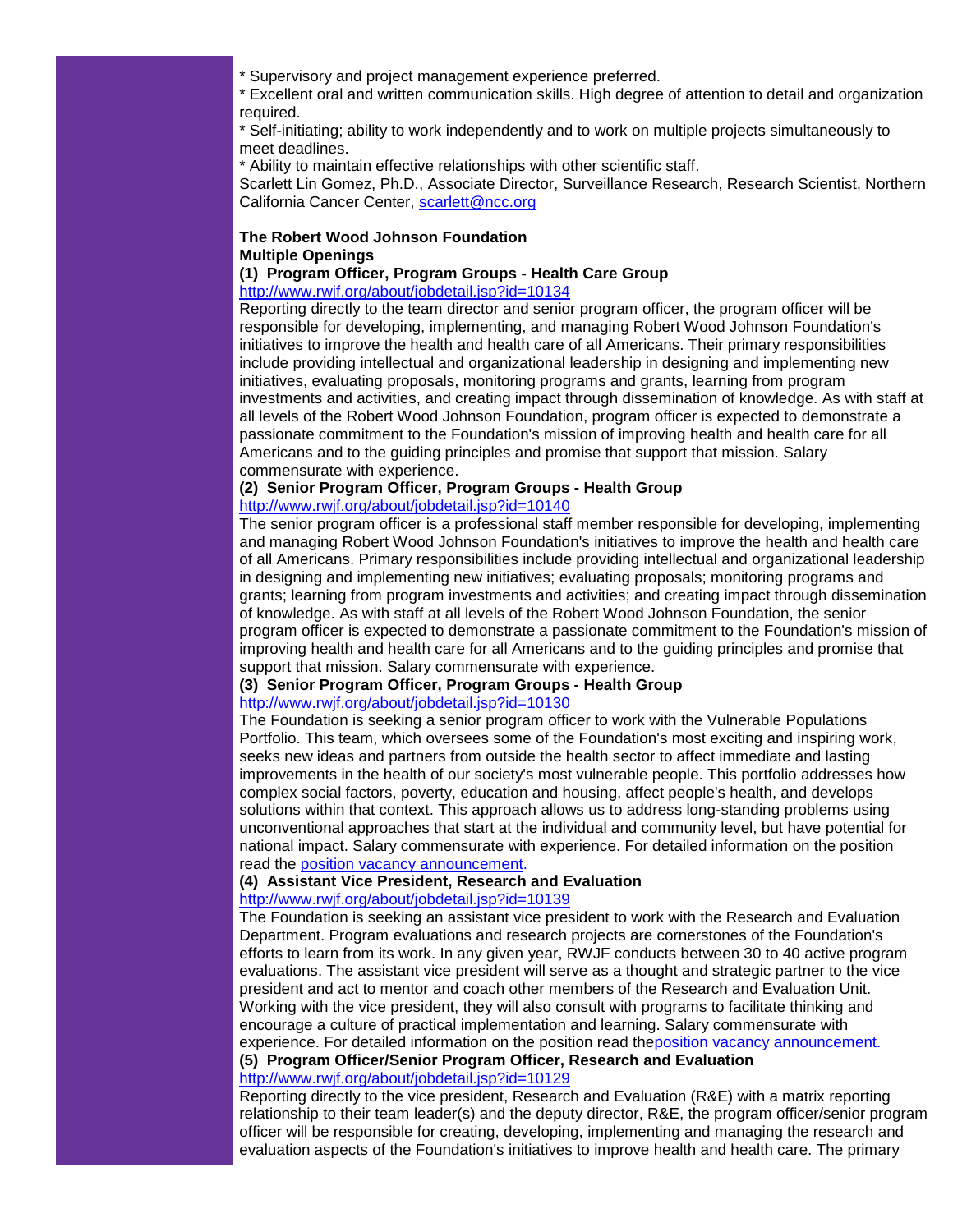responsibility of this position is to work with the Vulnerable Populations Team to implement evaluation strategies that generate impact congruent with the specific objectives of that team and the Foundation. The Vulnerable Population Team seeks solutions to problems at the intersection of health and social issues. Also, they are responsible for the development and management of performance measurement systems, the creation and maintenance of a Web based research center to better organize, synthesize, and disseminate findings from research, evaluation and policy investments. As with staff at all levels of the Robert Wood Johnson Foundation, program officers/senior program officers in Research and Evaluation are expected to demonstrate a passionate commitment to the Foundation's mission of improving health and health care for all Americans and to the guiding principles and promise that undergird that mission. Offered salary will commensurate with experience.

# **University of Illinois at Chicago, College of Applied Health Sciences, Department of Kinesiology and Nutrition**

#### **Head and Professor**

The College of Applied Health Sciences invites nominations and applications for the position of professor and department head in the Department of Kinesiology and Nutrition at the University of Illinois at Chicago (UIC). The largest university in the Chicago area, UIC has 25,000 students, 15 colleges and annual research expenditures exceeding \$332 million. The College of Applied Health Sciences ranks among the top research colleges of allied health in the nation, has a strong interdisciplinary research agenda, and is composed of a faculty whose scholarly work ranges from cell biology to the community. The combination of the College's two Ph.D. programs makes it unique in the nation-the Ph.D. in Kinesiology, Nutrition, and Rehabilitation and the Ph.D. in Disability Studies. The Department of Kinesiology and Nutrition was created in 2007 by merging the departments of movement sciences and human nutrition. The combined faculty can now use its academic and scholarly strengths to address the prominent lifestyle factors important to human health. Examples of the research interests of the faculty are immune function and nutrition, motor control and movement disorders, prevention of fall related injuries, stroke rehabilitation, muscle injury prevention, obesity, bone health, exercise promotion, and health disparities. The new head will build on the department's strong foundations in teaching and research and will lead the faculty in its continued progress toward scholarly distinction. The department faculty played a leadership role in the recent reconfiguration of its Ph.D. in Kinesiology and Nutrition to include Rehabilitation. This change expanded the faculty in the doctoral program by incorporating faculty from other departments in the College who have rehabilitation areas as scholarly themes. The department's fall 2008 enrollment is 650 undergraduate, 42 masters, and 22 doctoral students. We seek candidates with distinguished records of academic and administrative experience and evidence of excellent leadership skills. Importantly, the desired candidate should have an in-depth knowledge of Kinesiology or Nutrition and a deep appreciation and respect for the other discipline. Candidates must have a scholarly record sufficient for appointment as a full professor with tenure. The desired start date is August 2009. The search committee will accept nominations and applications until the position is filled. Review of applications will begin in late January 2009. Questions about the position should be directed to Charlotte (Toby) Tate, Dean of the College of Applied Health Sciences and chair of the search committee, at [tate@uic.edu.](mailto:tate@uic.edu) To apply, please submit a letter of application, curriculum vitae, and names and contact information for at least three references. Applications and letters of nomination should be submitted to: Jon Santanni, Kinesiology and Nutrition Head Search Committee, Office of the Dean (MC 518) College of Applied Health Sciences, University of Illinois at Chicago 808 South Wood Street, Suite 169Chicago, IL 60612e-mail: [jons@uic.edu.](mailto:jons@uic.edu)

# **University of Illinois at Urbana-Champaign, Department of Kinesiology and Community Health**

#### **Associate of Full Professor (Tenure-track), 2 openings Deadline: February 2, 2009**

A new Masters of Public Health (MPH) degree program with a focus on chronic disease prevention has been established at the University of Illinois. The MPH program is a major campus initiative to provide innovative leadership in public health research, education, and service regionally, nationally, and internationally. The MPH program has an emphasis on reducing health disparities, particularly in smaller cities and rural areas. The MPH program is recruiting faculty for two new positions. Positions: The Department of Kinesiology and Community Health seeks candidates with research and teaching expertise in two areas. The first area of expertise is health policy and prevention, which

includes expertise in an area such as health economics and prevention, nutrition policy, tobacco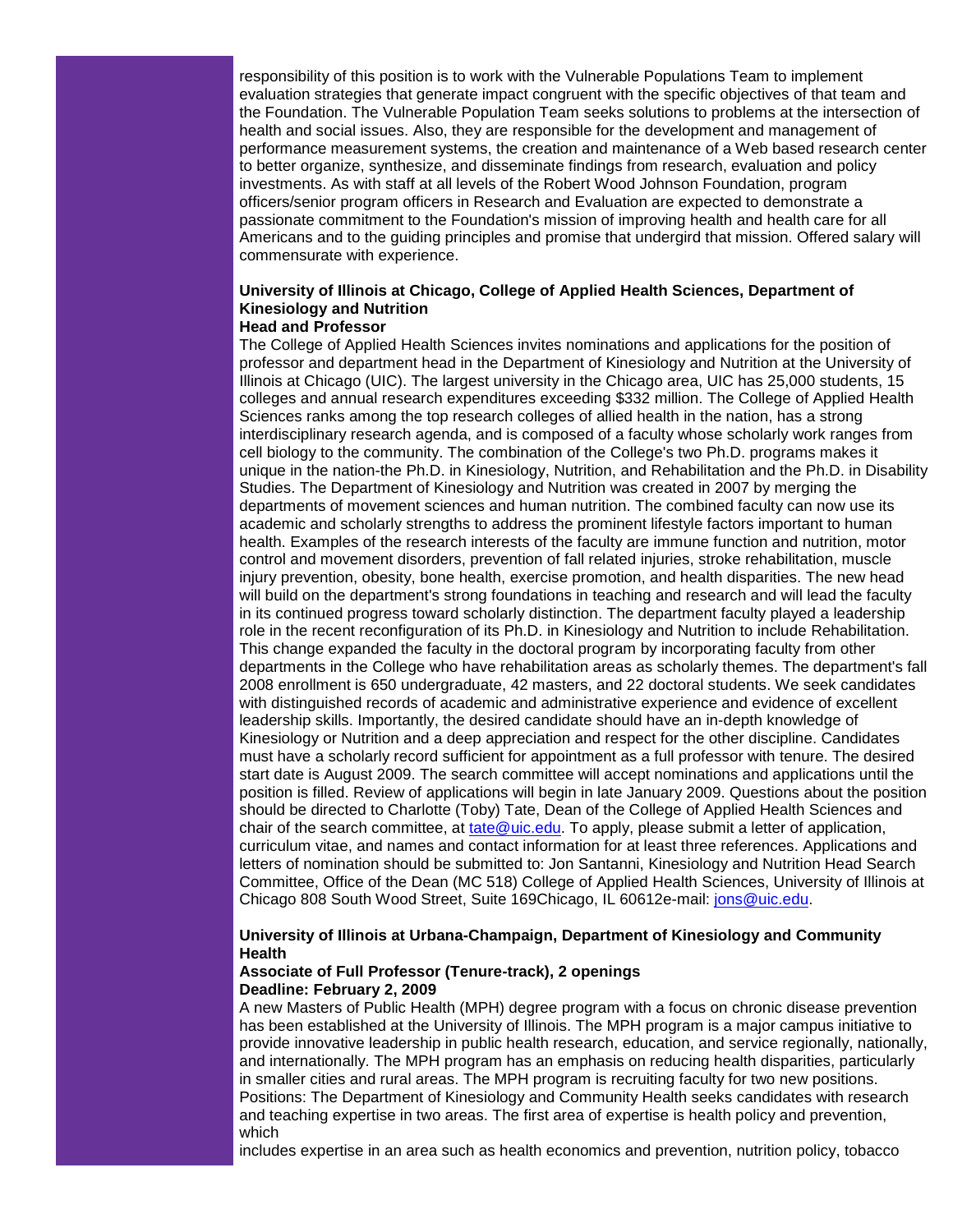policy, injury prevention policy, and policies regarding access to preventive medical care. The second area of expertise is chronic disease epidemiology, which includes expertise in an area such as behavioral epidemiology, social determinants of health, environmental determinants of chronic disease, community assessment and surveillance, and synthesizing evidence on effects of community-level interventions. Both positions are tenure track appointments at the Associate or Full Professor level. Successful applicants are expected to develop lines of research inquiry, actively pursue external funding, provide leadership in design and implementation of the MPH curriculum, and advance scholarship in their area of expertise. Available: August 16, 2009. Qualifications: Applicants must hold an earned doctorate and have a strong record of research accomplishment and national leadership. Formal training in public health, such as an MPH or DrPH degree, is desirable but not required. Work experience in organizations or agencies with a public health mission is also desirable but not required. Salary: Commensurate with qualifications and experience. Closing date: For full consideration, an application must be received by February 2, 2009. Review of applications will continue until the position is filled, and applications received after the closing date may be considered. Applications: Applicants should submit a letter of application indicating: how they meet the qualifications for one of the positions described above; current research interests; a current curriculum vitae; and three letters of reference by the closing date. Applications should be submitted (preferably electronically) to: Dr. David Buchner, Director, Masters of Public Health Program, Chair, Public Health Search Committee, Masters of Public Health Program, University of Illinois at Urbana-Champaign, 1206 S Fourth St., 129 Huff Hall, Champaign, IL 61820, Email: [dbuchner@illinois.edu](mailto:dbuchner@illinois.edu) Phone: 217-244-1510.

#### **University of North Carolina at Chapel Hill, Gillings School of Global Public Health Professor and Chair of Health Behavior and Health Education**

The University of North Carolina at Chapel Hill Gillings School of Global Public Health invites applications for Professor and Chair of the Department of Health Behavior and Health Education. The successful applicant will have an outstanding record of academic and research accomplishments in public health, demonstrated leadership and administrative abilities, and a commitment to professional and public service, interdisciplinary collaboration, promotion of diversity, and mentoring. Founded in 1942 and grounded in a social justice perspective, the Department was the first of its kind in the U.S. It is currently home to 136 masters' and doctoral students and 22 faculty who hold research grants valued at \$8.5 million per year on a broad range of topics addressing social and behavioral determinants of health and approaches to reducing a wide array of health problems. Established at the nation's first state university, the University of North Carolina at Chapel Hill is distinguished not only for its consistent academic prestige, but also for its history, tradition, and beauty. The School is regarded among the top three schools of public health in the nation. The University provides a quality intellectual environment, with unlimited opportunities for collaboration on campus, across the state, and globally. Chapel Hill is located in a mid-sized community that is both picturesque and cosmopolitan. Applicants should send a curriculum vitae and letter describing their specific leadership and administrative qualifications to: Dianne S. Ward, Chair, Search Committee for Chair of Health Behavior and Health Education [HBHEChairSearch@unc.edu,](mailto:HBHEChairSearch@unc.edu) [http://www.sph.unc.edu/hbhe/.](http://rs6.net/tn.jsp?e=001RPJ7iI0YTCbC6pBwTCCyoIxx-ERNUfhObVMHfsuKon-sRuaTkqNW2Uz8P8RubxtDbPU9FgLK95kYcrUtViAkCtxZML_4pd6_gjJ9YRz7BztZENuZKGwHnw==)

# **Wisconsin Center for Health Equity Associate Director**

# **Deadline: January 31, 2009**

Position Description: The Associate Director for the Wisconsin Center for Health Equity will provide key leadership in developing the Center for Health Equity's capacity to meet its vision and mission which are, respectively, To create a society where all people have an equal chance to be healthy; and To improve the social and economic conditions that contribute to health equity through education, civic capacity building, and public policy. The Center for Health Equity was founded by the City of Milwaukee Health Department (MHD), and initial funding for this position is provided by MHD through grant funds contributed by a local hospital system. Minimal qualifications include: Master's Degree with PhD preferred in a related field providing substantive knowledge and understanding of the social and economic determinants of health; and at least five years program management experience and 6-8 years relevant experience overall. See job posting for additional qualifications. This appointment will be an annual 100% fixed term appointment hired through one of the Center's key partners, the Wisconsin Public Health Association. Funding is currently available for 2 years; renewal of this appointment beyond that period is subject to the continuation of project support for this appointment. Salary is competitive. Application must be received by January 31, 2009 to assure consideration. To apply, send CV or resume and cover letter to Badger Bay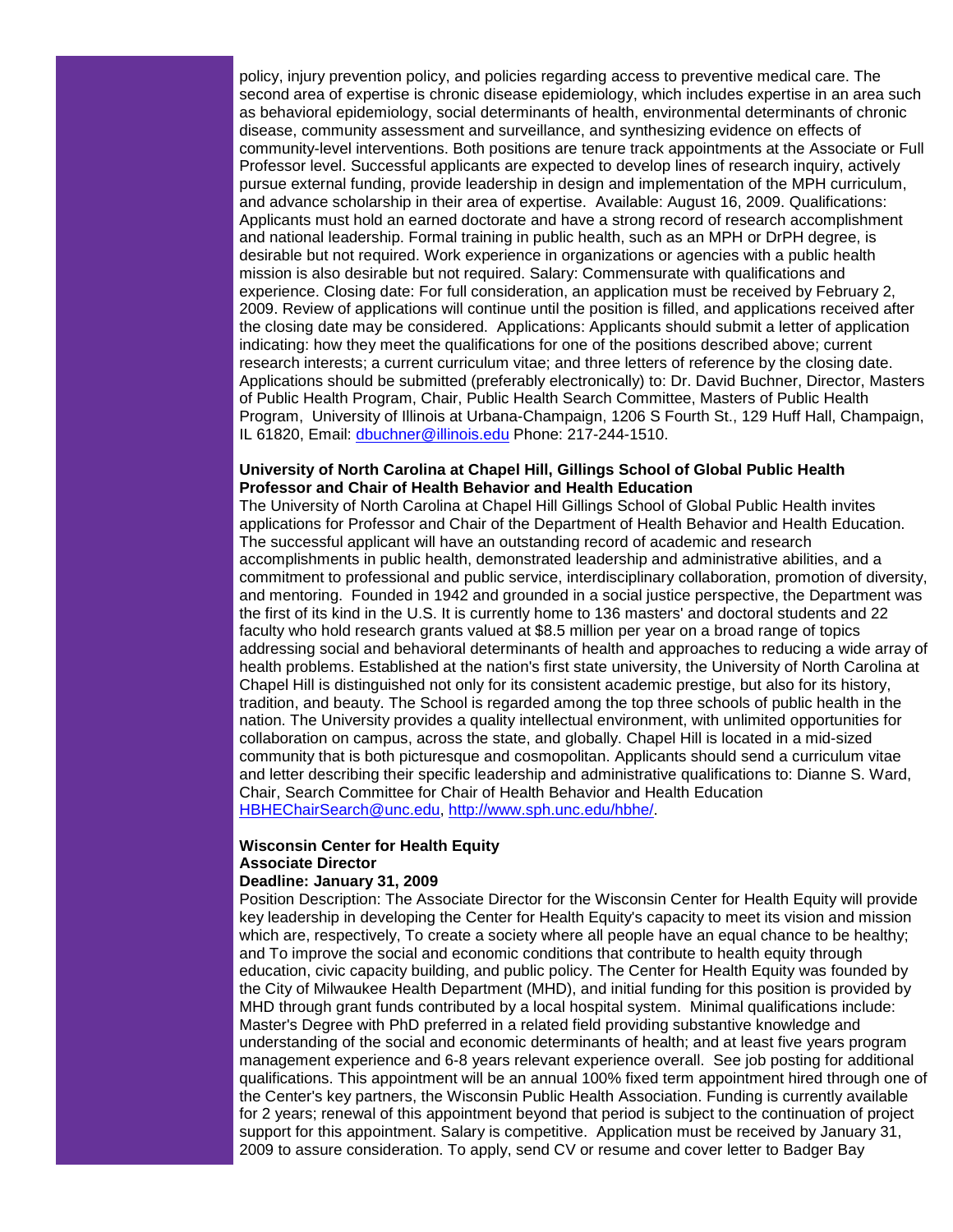Management Company, 702 Eisenhower Drive, Suite A, Kimberly, WI, 54136. Badger Bay is the management arm of the Wisconsin Public Health

Association, and is an AA/EO employer. Additional details are available in the position description posted at [http://www.wpha.org/employment.htm.](http://rs6.net/tn.jsp?e=001RPJ7iI0YTCaxatEN9ok2bDEOr6xy0TInD5AMOXFm4F7lXQCqHlae6YkBQRmMbDtTUJTwR8A_oP2kSMH3zZ0Nbdts9xivpQuIqYt6Q3GYwlF0S6BUcQX44tMuvDkrUS-J)

**[back to top](#page-0-3)**

# <span id="page-14-0"></span>**Conferences and Events**

#### **URU, The Right To Be, Inc. and Yale School of Medicine THE DEADLIEST DISEASE IN AMERICA A documentary film and workshop series by Crystal Emery**

#### **Thursday, January 22, 2009 - 4:30 PM**

New Haven, CT (December 29, 2008) - Producer/ Director Crystal Emery's film, The Deadliest Disease in America will be screened on Thursday, January 22, 2009, 4:30pm at the Jane E. Hope Building on the campus of Yale School of Medicine, 315 Cedar St, New Haven, CT. This event kicks off URU's National Civic Engagement Tour, which focuses on the question "What Does Change Really Look Like?" The 55-minute film will be followed by a participatory workshop, "Breaking the Cycle of Racism in Healthcare Delivery." Dr. Bert M. Petersen, Jr., Founder and Managing Partner, Global Cancer Control, LLC, Dr. Marion Evans, Director of Health and Social Services for the City of Bridgeport, Dr. Tresmaine Grimes, Assistant Vice President for Academic Affairs for Iona College, and Dr. Kelson Ettienne-Modeste, Health and Wellness Educator, will facilitate the event. Policymakers, activists, medical professionals, and others interested in developing a strategy for change in the American healthcare will recognize the capacity within these interactive forums to empower and teach both clinicians and community members. The documentary follows four individuals, including the filmmaker, whose personal stories add to the national debate on our country's healthcare crisis. Emery shares her own experience as an African-American encountering racism while navigating the healthcare system. Emery, whose arms and legs are paralyzed as a result of Charcot-Marie-Tooth disease, a form of Muscular Dystrophy, hopes that sharing these stories will stimulate conversations that move individuals to action. Dr. Forrester Lee, Associate Dean of the Yale Medical School says, "With an astonishing capacity to see, understand and represent truth, Crystal Emery confronts racism in our healthcare system. In producing the Deadliest Disease in America, she gives voice to events and stories that for too long have been ignored and devalued." The film also focuses on three organizations, from New England to Texas, whose innovative strategies help mitigate the crisis. "The ultimate goal of this film is to illuminate disparate treatment based on racial, economic and ethnic differences in order to help achieve a healthcare system that serves all Americans equally," explains Crystal

Emery. Filmmaker Bill Duke asserts, "...a daring and insightful film . . . challenges all of us to demand equal treatment of everyone in the American healthcare system." The Deadliest Disease in America is a powerful vehicle for educating and galvanizing stakeholders across the nation. "[This] film synthesizes centuries worth of discrimination that you can't argue with," contends Yance Ford, Series Producer for PBS's POV/American Documentary. The Deadliest Disease in America is produced by URU The Right to Be, Inc., a nonprofit, community-based organization that focuses its work on the critical need to reduce disparities and achieve greater health equity in the United States.

According to Yale's Dr. Forrester Lee, "Her film forces medical practitioners to consider how racism has infected the body of medical practice. We are invited to heal ourselves through contemplation, dialogue and action. This film is a brave and matchless work that will find a receptive audience everywhere." The evening will end with a Q&A session and dinner. For more information about The Deadliest Disease in America and to view a trailer of the film, please visit URU's website at [www.urutherighttobe.org.](http://rs6.net/tn.jsp?e=001RPJ7iI0YTCaI4vGasjVu89wn_6RF116TzHiHg3lW2OT57GAidi3ufGWvlBg4OyjsWhbzhGuy2nEqmSaHySQ_o64DCEOxMbyhkzUdSJxiOs1c2BtyUWxyJA==) To RSVP for the event, please send an email to [healthincluded@aol.com](mailto:healthincluded@aol.com) or call 203-392-0983.

# **Department of Health and Human Services Office of Minority Health Third National Leadership Summit on Eliminating Racial and Ethnic Disparities in Health: A Blueprint for Change**

**The Gaylord National, 201 Waterfront Street, National Harbor, MD 20745 February 25-27, 2009**

For more information and to register, click [http://www.omhrc.gov/npasummit2009/.](http://rs6.net/tn.jsp?e=001RPJ7iI0YTCZ4CRpq93e0_Q-BJkUhcvC7HWsneNHViXdQUak-1YN-8eszLLti7m_y3IiirKDkMQDCKMQYOiB-6ns0y7nvIRLmh-Q-motdnqmM8iQnXZB3Qq20Ql7oyKBF) In 2006, the Office of Minority Health (OMH), U.S. Department of Health and Human Services, held a National Leadership Summit on Eliminating Racial and Ethnic Disparities in Health. It brought together nearly 2,000 leaders from the public and private sectors and marked 20 years since the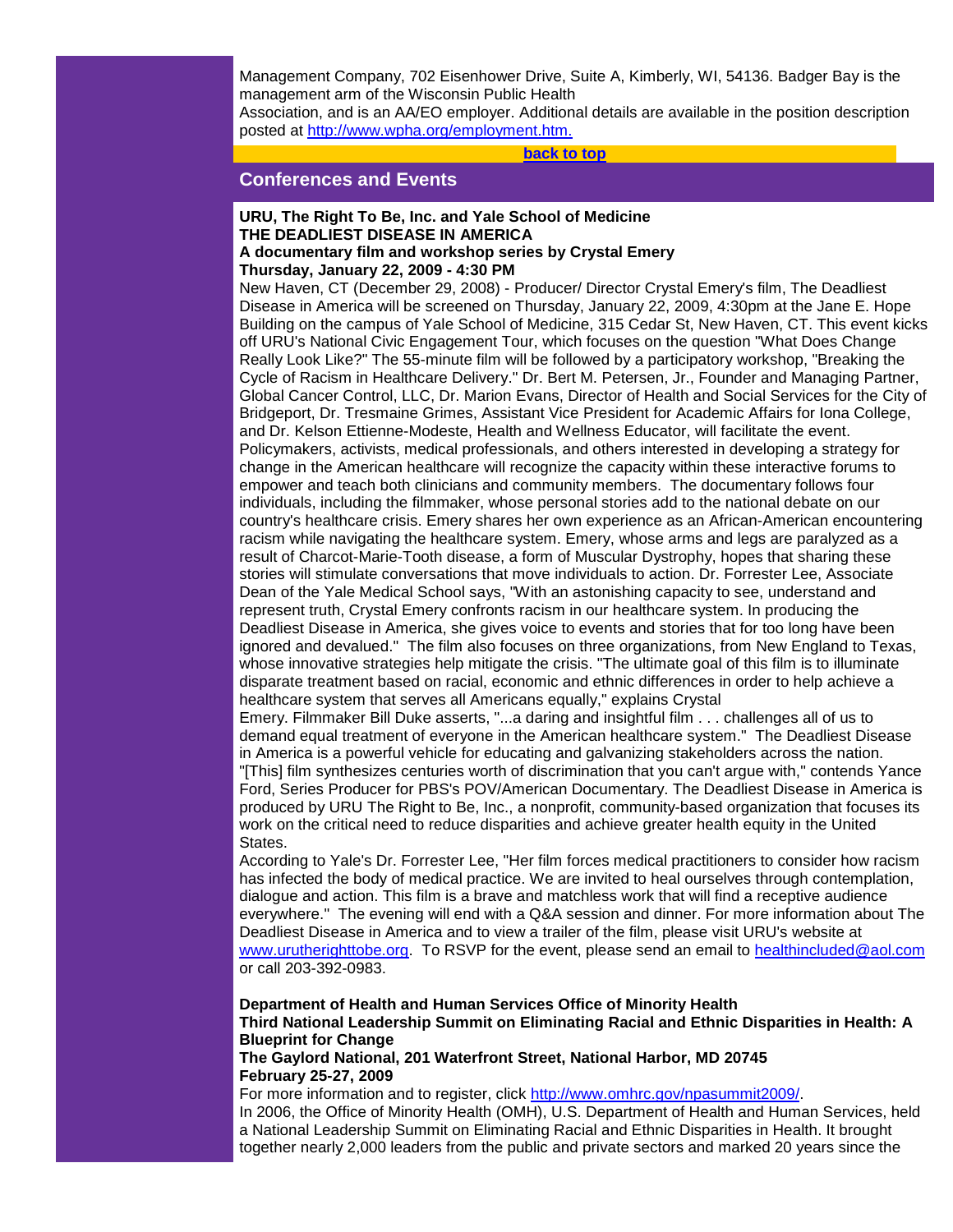establishment of OMH. The Summit served as a significant turning point in national discussions on improving health and health care outcomes for racial and ethnic minorities in the United States. The National Partnership for Action to Eliminate Health Disparities (NPA) was launched by OMH in response to the energy and clarity of purpose among Summit leaders and participants. It focuses on five common themes: awareness of health disparities; leadership for addressing health disparities; patient-provider communication and interaction; cultural and linguistic competency; and coordination and utilization of research and data. Adapting these same themes, the NPA held *Regional Conversations* throughout the nation, where the collective voices of community leaders were heard, strategies were shared and actions were determined for implementation in their respective states and regions. Out of these conversations came the development, dissemination, and implementation of strategic objectives and tactical recommendations through two publications: a series of Regional Blueprints, which focus on needs and opportunities for collaboration in various sections of the country, and a National Strategy. The 2009 Summit is a continuation of our efforts to develop a national strategy and to move toward common language, from health disparities to health equity. Results of the Summit will become part of the National Blueprint for Action, which will guide OMH and its public and private partners. Together, experts, practitioners, leaders, stakeholders, and partners from both private and public sectors will begin to construct strategies and actions, shape policies, and foster the next generation of leaders to continue our mission.

As part of OMH's broader initiative to eliminate racial and ethnic health disparities, this 2009 Summit's objectives and tracks are:

Track 1: Increase Awareness of Health Disparities

Track 2: Strengthen Leadership at All Levels

Track 3: Enhance Patient-Provider Communication

Track 4: Improve Cultural and Linguistic Competency in Delivering Health Services Track 5: Coordinate and Utilize Research and Outcome Evaluations More Effectively To reach these objectives, the Summit will: (1) build a renewed sense of leadership and partnerships across communities, (2) share success stories and methods, (3) demonstrate how model programs can be replicated or tailored for greater impact, and (4) create methods, tactics, and ideas that support more effective and efficient action.

#### **University of Georgia School of Public Health Global Symposium Social Determinants of Inequalities in Health II: Continuing the Global Conversation March 23-25, 2009**

Contact Dionne C. Godette, Scholars in Health Disparities Program alumna, for more information: Dionne C. Godette, Ph.D. Assistant Professor

Health Promotion & Behavior College of Public Health University of Georgia 319 Ramsey Center 300 River Road Athens, GA 30602-6522 Phone: 706-542-4370 Fax: 706-542-4956

**[back to top](#page-0-3)**

#### <span id="page-15-0"></span>**Resources**

#### **Publications**

#### **AIDS Care, 21 (1), 94-102, 2009**

**Community-based research in AIDS-service organizations: what helps and what doesn't?. Flicker, Sarah, Wilson, Michael, Travers, Robb, Bereket, Tarik, McKay, Colleen, van der Meulen, Anna, Guta, Adrian, Cleverly, Shelley & Rourke, Sean B.** 

Background. Community-based research (CBR) approaches have become commonplace in many North American HIV communities. In many large urban centers, AIDS-service organizations (ASOs) have become active research hubs, advocating for research dollars in community settings. While ASOs have historically integrated local knowledge into their prevention, care and advocacy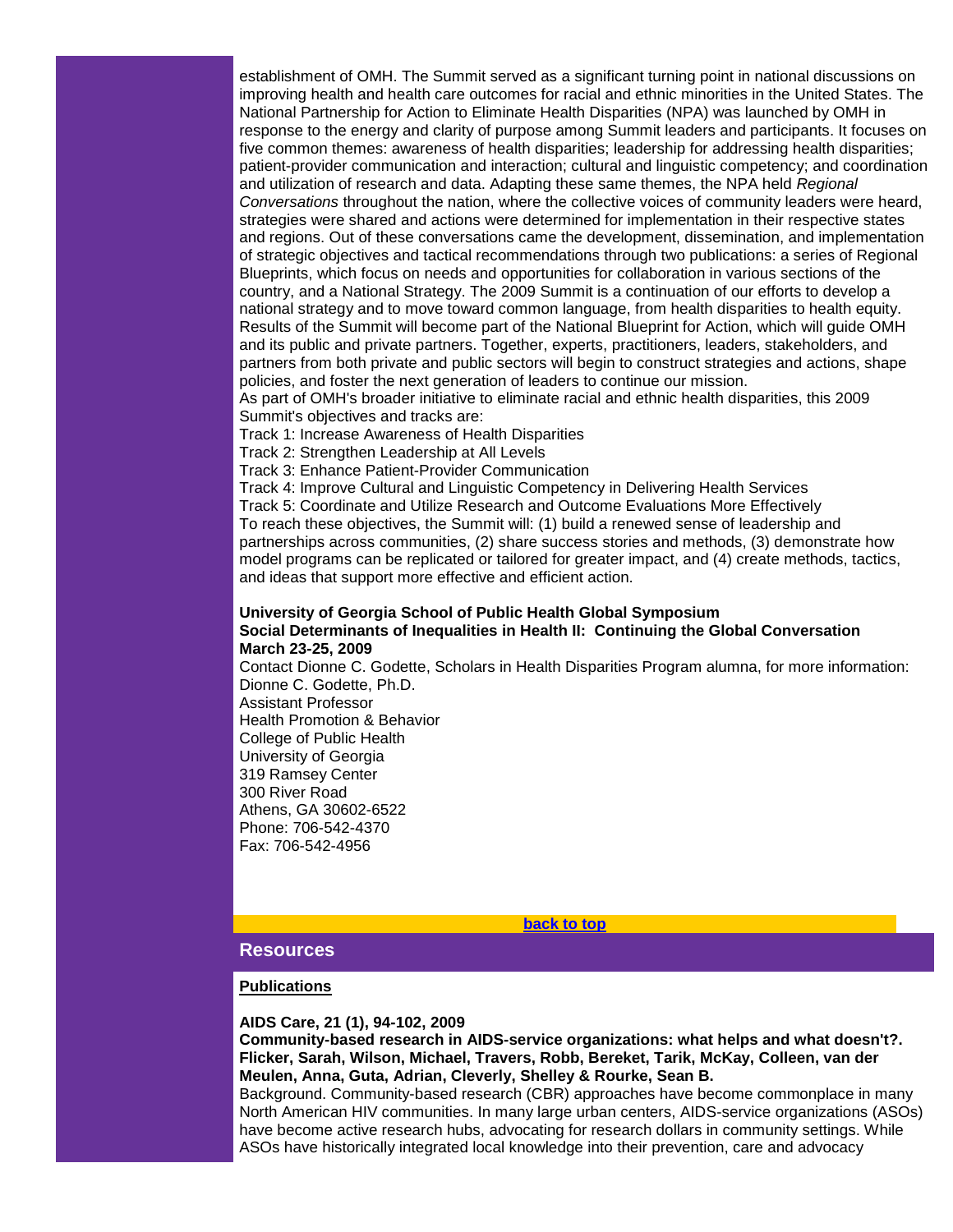initiatives, many are now initiating or collaborating in research which addresses emerging issues encountered in practice with clients.

Objectives. To investigate barriers and facilitating factors for ASO engagement in CBR. Methods.. We conducted a survey (n=39) and one-on-one semi-structured telephone interviews (n=25) with executive directors and CBR coordinators from ASOs in Ontario, Canada. The survey queried four major areas of interest (organizational demographics, ASO CBR activities, potential barriers and facilitators for CBR engagement, and what roles stakeholders play in CBR initiatives). The interviews focused on exploring these issues in greater depth as well as understanding barriers and facilitating factors to people living with HIV/AIDS engaging in CBR.

Results.. ASOs in Ontario are moderately supportive of CBR in their organizations. However, our survey and one-on-one interviews indicate that funding and organizational resources are both important barriers and facilitators to ASO involvement in CBR projects. Attaining access to research ethics boards and concerns that CBR results will not be acted upon also emerged as barriers to CBR, particularly once funds and organizational resources have been attained. Initiatives designed to enhance the skills of research team members emerged as an another important facilitator. Conclusion. Increasing emphasis from program funders on more rigorous evaluation and accountability, coupled with pull from increasingly empowered communities demanding much more active roles in setting research agendas, means that CBR is likely here to stay. Attending to barriers and facilitators will help with enhanced ASO engagement in CBR.

[http://www.informaworld.com/10.1080/09540120802032650](http://rs6.net/tn.jsp?e=001RPJ7iI0YTCb-Pr7TVWUoHoc2UjW1BT6950atYmPN6sZK34UNez-UrBagoRjsc58FY1_9i_lKPK6dAfE2kMdHfqaF25b5HfwzoYVaDyah7R-4NBj72l5_jxlUnjj6O9aZxGggICtYIUD7OeKSZcCF3w==)

#### **Centers for Disease Control and Prevention (CDC)**

#### **[Promoting Health Equity: A Resource to Help Communities Address Social Determinants of](http://rs6.net/tn.jsp?e=001RPJ7iI0YTCYupUeOyvtzJ-8-DhXDOFs2AvwmL0u4a8xmJJ3vBhzw7t6TYeE4g5rUaT9HKaxCVumQ_CX7Ncr9KhInBXwB9PyFW9mn5Kvj2TYsLgxGAENZ2SN7NfqZ5mR6MtXSN0DEUzCwdB9l91kaw2SKZyk56LB0ZNBE9iUO1Ak=)  [Health](http://rs6.net/tn.jsp?e=001RPJ7iI0YTCYupUeOyvtzJ-8-DhXDOFs2AvwmL0u4a8xmJJ3vBhzw7t6TYeE4g5rUaT9HKaxCVumQ_CX7Ncr9KhInBXwB9PyFW9mn5Kvj2TYsLgxGAENZ2SN7NfqZ5mR6MtXSN0DEUzCwdB9l91kaw2SKZyk56LB0ZNBE9iUO1Ak=)**

The Centers for Disease Control and Prevention published Promoting Health Equity: A Resource to [Help Communities Address Social Determinants of Health.](http://rs6.net/tn.jsp?e=001RPJ7iI0YTCYupUeOyvtzJ-8-DhXDOFs2AvwmL0u4a8xmJJ3vBhzw7t6TYeE4g5rUaT9HKaxCVumQ_CX7Ncr9KhInBXwB9PyFW9mn5Kvj2TYsLgxGAENZ2SN7NfqZ5mR6MtXSN0DEUzCwdB9l91kaw2SKZyk56LB0ZNBE9iUO1Ak=) This workbook was created to help new and existing partnerships address the social determinants of health inequities in order to work towards eliminating health disparities. It highlights lessons learned by communities and provides tools to develop, implement, and evaluate interventions that address these social determinants.

#### *Ethn Dis* **2008;18(4):496-504**

#### **Using "Socially Assigned Race" to Probe** *White* **Advantages in Health Status Jones CP, Truman BI, Elam-Evans LD, Jones CA, Jones CY, Jiles R, Rumisha SF, Perry GS [http://www.ishib.org/journal/18-4/ethn-18-04-496ab.pdf](http://rs6.net/tn.jsp?e=001RPJ7iI0YTCaOTIvYOZlyNoRGVWfmYJrDwHpRFWqff8NMzOO_lSol2m4iqPMJoUnuhAn2VLuh2LjwHCU8IXbzuY1GKDJb8hSf0OLzO-3WzuC6Jse_IpC5o7ByNdd2ALeiyL5sn7I3W31cTMSq8CCnYrcftqzMVFbj)**

Objectives: We explore the relationships between socially assigned race (''How do other people usually classify you in this country?''), selfidentified race/ethnicity, and excellent or very good general health status. We then take advantage of subgroups which are discordant on self-identified race/ethnicity and socially assigned race to examine whether being classified by others as White conveys an advantage in health status, even for those who do not self-identify as White. Methods: Analyses were conducted using pooled data from the eight states that used the Reactions to Race module of the 2004 Behavioral Risk Factor Surveillance System. Results: The agreement of socially assigned race with self-identified race/ethnicity varied across the racial/ethnic groups currently defined by the United States government. Included among those usually classified by others as White were 26.8% of those who self-identified as Hispanic, 47.6% of those who self-identified as American Indian, and 59.5% of those who self-identified with More than one race. Among those who self-identified as Hispanic, the age-, education-, and language-adjusted proportion reporting excellent or very good health was 8.7 percentage points higher for those socially assigned as White than for those socially assigned as Hispanic (P5.04); among those who self-identified as American Indian, that proportion was 15.4 percentage points higher for those socially assigned as White than for those socially assigned as American Indian (P5.05); and among those who self-identified with More than one race, that proportion was 23.6 percentage points higher for those socially assigned as White than for those socially assigned as Black (P,.01). On the other hand, no significant differences were found between those socially assigned as White who selfidentified as White and those socially assigned as White who self-identified as Hispanic, as American Indian, or with More than one race. Conclusions: Being classified by others as White is associated with large and statistically significant advantages in health status, no matter how one self-identifies. (Ethn Dis. 2008;18:496-504)

**Health Policy Plan. 2008 Jul;23(4):277-87. Community action for preventing HIV in Cambodia: evaluation of a 3-year project. Sopheab H, Fylkesnes K, Lim Y, Godwin P.**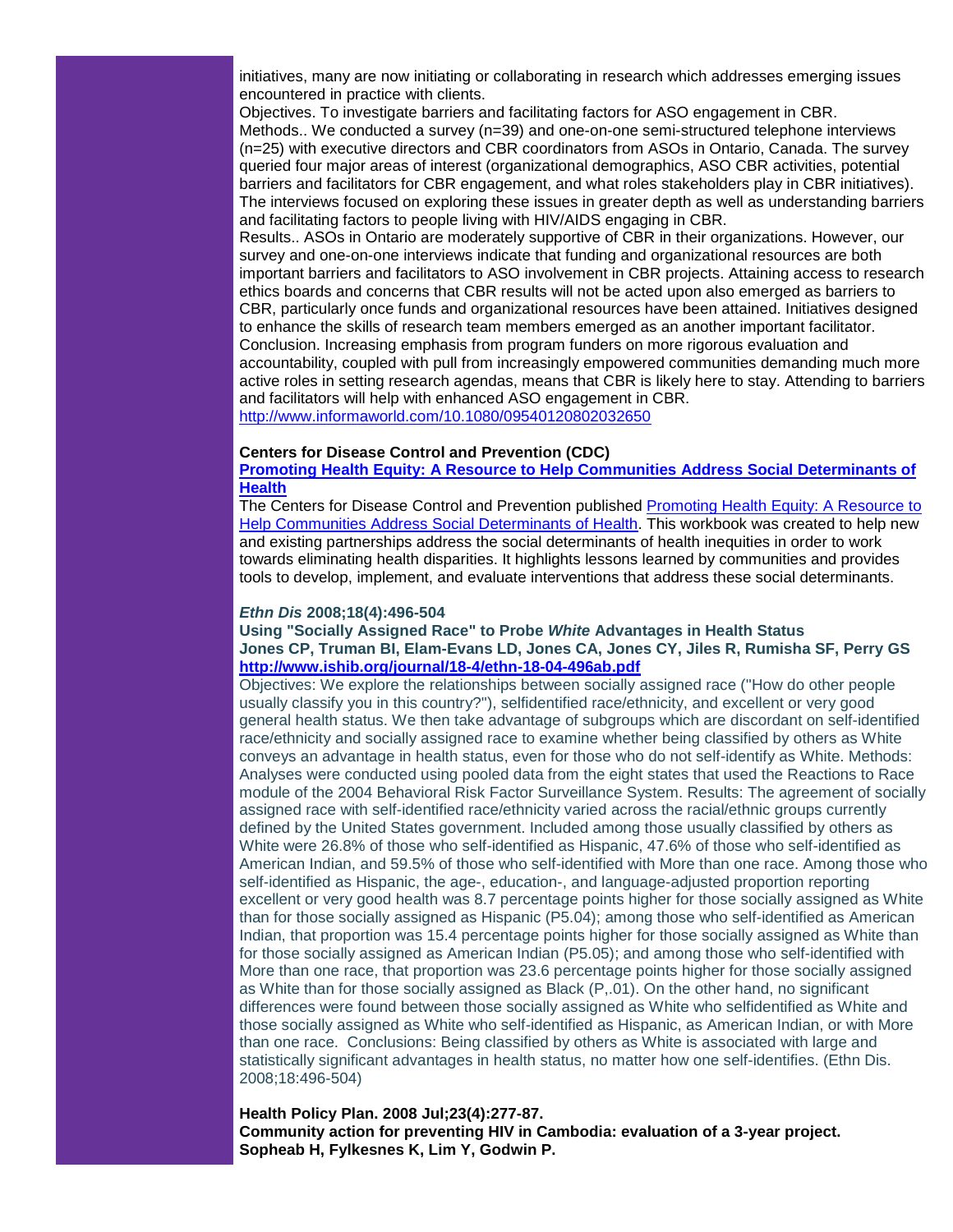National Center for HIV/AIDS, Dermatology and STD, I Quarter, Phnom Penh, Cambodia. [hsopheab2002@yahoo.com](mailto:hsopheab2002@yahoo.com)

The 'Community Action for Preventing HIV/AIDS Project' was implemented in four provinces in Cambodia (2001-04) to support a comprehensive set of HIV prevention efforts. Implementation was strictly monitored in terms of inputs, outputs and outcomes. We examine changes in these variables during the project period to assess the extent to which they were related to the project. Inputs and outputs were monitored regularly by supervision and quarterly project reports. Baseline and followup surveys were conducted on 10 target groups to measure changes in outcome indicators related to sexual risk behaviours, uses of HIV voluntary counselling and testing (VCT), self-reported sexually transmitted infections (STIs) and other indicators. The analyses use data from surveys and from project monitoring. Spending on HIV-related work at provincial level increased markedly, including investments in VCT, STI facilities and staff training. Yearly expenditure increased about 7 fold compared with years immediately preceding the project. VCT centres increased from 3 to 12, numbers of counsellors from 10 to 27, and numbers of client visits more than doubled. STI laboratory facilities increased from 0 to 6 with coverage of STI check-ups among sex workers increasing from 70% to 93% and a decline in men attending STI clinics. The survey results indicate significant changes in a number of major outcome indicators such as consistent condom use related to sex work (>80%), HIV testing and counselling after HIV tests, especially among police (42 to 72%, P < 0.001) and brothel-based sex workers (48 to 89%, P < 0.001). Self-reported STIs declined in most groups. Finally, the programmatic systems for planning, managing and monitoring implementation of activities at both central and provincial level, as well as technical guidelines, developed under the project have become the standard for the national programme. In conclusion, the project appears to have been comprehensive and a number of favourable changes in output and outcome indicators occurred. It seems likely that the project made a substantial contribution to these positive outcomes, though the extent is not clear. The project is likely to have powerful longterm effects through strengthening of capacity and establishment of systems for the national programme.

#### **J Adolesc Health. 2007 Jun;40(6):489-98**

**Partnership selection and formation: a case study of developing adolescent health community-researcher partnerships in fifteen U.S. communities.**

**Straub DM, Deeds BG, Willard N, Castor J, Peralta L, Francisco VT, Ellen J; Adolescent Trials Network for HIV/AIDS Interventions.**

Department of Pediatrics, University of South Florida, Tampa, Florida 33606, USA. [dstraub@hsc.usf.edu](mailto:dstraub@hsc.usf.edu)

Full text [http://www.pubmedcentral.nih.gov/articlerender.fcgi?tool=pubmed&pubmedid=17531754](http://rs6.net/tn.jsp?e=001RPJ7iI0YTCZqbevyc1L0ZcAK7c_N-vc1DnwKsQFgFuYU28GpFiZN-16JtT07QYeE0Ymb0zLHJohRClh5VestS5lWc63aKeq9d9HjLkdyqOkDf6ZyPFeXeFxxwG-WXOsql9AY5k1BIClF9_BjfjO-tsBztiemT9cMkEICruwPYbng-FuRJyj4D0Kk6GtL7eFI_4S3-s94jWk=) PURPOSE: This study describes the partner selection process in 15 U.S. communities developing community-researcher partnerships for the Connect to Protect (C2P): Partnerships for Youth Prevention Interventions, an initiative of the Adolescent Trials Network for human immunodeficiency virus/acquired immune deficiency syndrome (HIV/AIDS) Interventions. METHODS: Each site generated an epidemiological profile of urban youth in their community, selected a focus population and geographic area of youth at risk for HIV, conducted a series of successive structured interviews, and engaged in a process of relationship-building efforts culminating in a collaborative network of community agencies. RESULTS: Sites chose as their primary target population young women who have sex with men (n = 8 sites), young men who have sex with men (n = 6), and intravenous drug users ( $n = 1$ ). Of 1162 agencies initially interviewed, 281 of 335 approached (84%) agreed to join the partnership (average 19/site). A diverse array of community agencies were represented in the final collaborative network; specific characteristics included: 93% served the sites' target population, 54% were predominantly youth oriented, 59% were located in the geographical area of focus, and 39% reported provision of HIV/STI (sexually transmitted infection) prevention services. Relationship-building activities, development of collaborative relationships, and lessons learned, including barriers and facilitators to partnership, are also described. CONCLUSIONS: Study findings address a major gap in the community partner research literature. Health researchers and policymakers need an effective partner selection framework whereby community-researcher partnerships can develop a solid foundation to address public health concerns.

#### **Journal of Health Care for the Poor and Underserved**

**[Persistent Disparities in Health Insurance Coverage: Hispanic Children, 1996 to 2005](http://rs6.net/tn.jsp?e=001RPJ7iI0YTCZPS3MDBEVZQTr9UYl240gHPirPRLOnw3KbGeikt2KRDxVsdkQ8tIhwkw6_Yjjffh9h9MJM7lf42KvJvWi-K81fqCEqmbXxhaf2dKTMZUoIJnNblOL7pvY3m_dpd9IPf7bUaLcW5rQv7sROpI5i66aq96Bag1ccLSEGQUufXlWvLozjXEFef5oQcaNb5_pAzeB7MA0L3OdnL1eHCm1u3Fb04xXSPFERdgcILIDV_5PySQ==) [Strangers in a Strange Land: Health Care Experiences for Recent Latino Immigrants in](http://rs6.net/tn.jsp?e=001RPJ7iI0YTCYEqqPI1x8o9CI1EDBBYVrJDIXOMiHc3zlk0IEDiaKp5X1AfWPxLuUv67uUj9k2hrugsFaLL_T_D4P2PEPq2AU1WiNvgg9mcX_BvagACxhEkqfk9THeu0VvJB5SBc9oYnuIXJ8JmHpba9YXoI0rJuRBG7DIOkZ30TZCtfrW4VLWX4kyEux3FVE_fP9i56WSFYp3gU2U28-CuvUe2lxvZeTX0-pDWEGHOO-qjQTRYVL_Og==)  [Midwest Communities](http://rs6.net/tn.jsp?e=001RPJ7iI0YTCYEqqPI1x8o9CI1EDBBYVrJDIXOMiHc3zlk0IEDiaKp5X1AfWPxLuUv67uUj9k2hrugsFaLL_T_D4P2PEPq2AU1WiNvgg9mcX_BvagACxhEkqfk9THeu0VvJB5SBc9oYnuIXJ8JmHpba9YXoI0rJuRBG7DIOkZ30TZCtfrW4VLWX4kyEux3FVE_fP9i56WSFYp3gU2U28-CuvUe2lxvZeTX0-pDWEGHOO-qjQTRYVL_Og==)**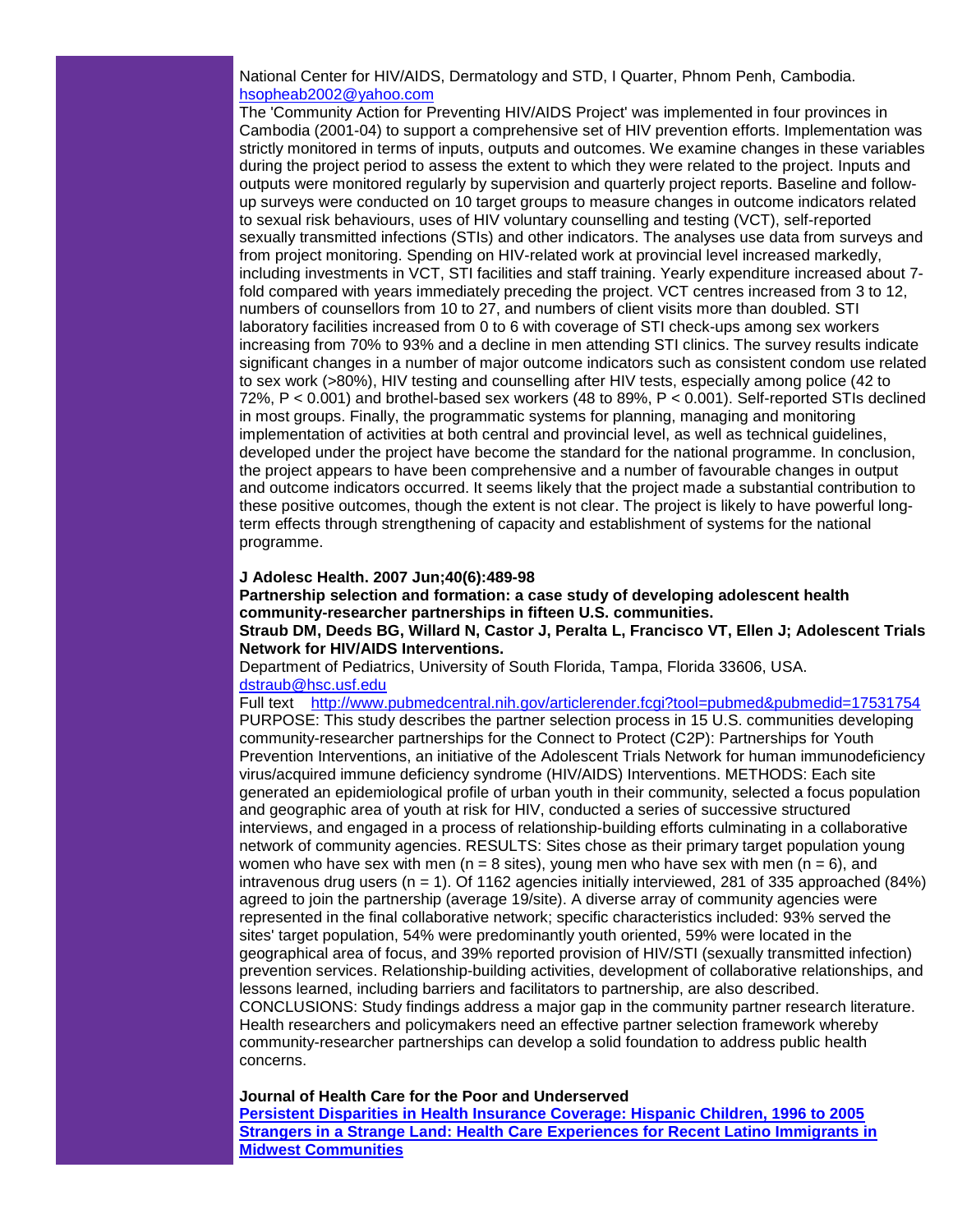The Journal of Health Care for the Poor and Underserved released two new reports, [Persistent](http://rs6.net/tn.jsp?e=001RPJ7iI0YTCZPS3MDBEVZQTr9UYl240gHPirPRLOnw3KbGeikt2KRDxVsdkQ8tIhwkw6_Yjjffh9h9MJM7lf42KvJvWi-K81fqCEqmbXxhaf2dKTMZUoIJnNblOL7pvY3m_dpd9IPf7bUaLcW5rQv7sROpI5i66aq96Bag1ccLSEGQUufXlWvLozjXEFef5oQcaNb5_pAzeB7MA0L3OdnL1eHCm1u3Fb04xXSPFERdgcILIDV_5PySQ==)  Disparities in Health [Insurance Coverage: Hispanic Children, 1996 to 2005](http://rs6.net/tn.jsp?e=001RPJ7iI0YTCZPS3MDBEVZQTr9UYl240gHPirPRLOnw3KbGeikt2KRDxVsdkQ8tIhwkw6_Yjjffh9h9MJM7lf42KvJvWi-K81fqCEqmbXxhaf2dKTMZUoIJnNblOL7pvY3m_dpd9IPf7bUaLcW5rQv7sROpI5i66aq96Bag1ccLSEGQUufXlWvLozjXEFef5oQcaNb5_pAzeB7MA0L3OdnL1eHCm1u3Fb04xXSPFERdgcILIDV_5PySQ==) and [Strangers in a](http://rs6.net/tn.jsp?e=001RPJ7iI0YTCYEqqPI1x8o9CI1EDBBYVrJDIXOMiHc3zlk0IEDiaKp5X1AfWPxLuUv67uUj9k2hrugsFaLL_T_D4P2PEPq2AU1WiNvgg9mcX_BvagACxhEkqfk9THeu0VvJB5SBc9oYnuIXJ8JmHpba9YXoI0rJuRBG7DIOkZ30TZCtfrW4VLWX4kyEux3FVE_fP9i56WSFYp3gU2U28-CuvUe2lxvZeTX0-pDWEGHOO-qjQTRYVL_Og==)  [Strange Land: Health Care Experiences for Recent Latino Immigrants in Midwest Communities.](http://rs6.net/tn.jsp?e=001RPJ7iI0YTCYEqqPI1x8o9CI1EDBBYVrJDIXOMiHc3zlk0IEDiaKp5X1AfWPxLuUv67uUj9k2hrugsFaLL_T_D4P2PEPq2AU1WiNvgg9mcX_BvagACxhEkqfk9THeu0VvJB5SBc9oYnuIXJ8JmHpba9YXoI0rJuRBG7DIOkZ30TZCtfrW4VLWX4kyEux3FVE_fP9i56WSFYp3gU2U28-CuvUe2lxvZeTX0-pDWEGHOO-qjQTRYVL_Og==) The first report concludes that while the number of uninsured Hispanic children decreased from 1996- 2005, Hispanic children still have a higher likelihood of being uninsured relative to non-Hispanic white children. The second report finds that Hispanic immigrants do not use or are unaware of local public health programs because of barriers to care, such as lack of health insurance and language barriers.

#### **National Council of La Raza (NCLR)**

**[A Burden No Child Should Bear: How the Health System is Failing Latino Children](http://rs6.net/tn.jsp?e=001RPJ7iI0YTCa9elCdtN88GPPRBb6y6iGZu39Vx_gh2yBvqfO3Hqoo3BJCCXh-e66LXdkP_KKiDJ9LH7_hyjZaynjDjgGr_Pic9AXMF72mHUoRTZLefCvcF38edOG7AfSZ8gIHw3GHdq-eJyBPB4wk1Q==)** The National Council of La Raza (NCLR) published A Burden No Child Should Bear: How the [Health System is Failing Latino Children.](http://rs6.net/tn.jsp?e=001RPJ7iI0YTCa9elCdtN88GPPRBb6y6iGZu39Vx_gh2yBvqfO3Hqoo3BJCCXh-e66LXdkP_KKiDJ9LH7_hyjZaynjDjgGr_Pic9AXMF72mHUoRTZLefCvcF38edOG7AfSZ8gIHw3GHdq-eJyBPB4wk1Q==) The author concludes that Hispanic children disproportionately suffer from preventable health conditions, because they are more likely to be uninsured and/or have limited access to health care. To improve these health disparities, the report suggests that policy makers address the health coverage gap.

#### **PolicyLink**

#### *[Promoting Healthy Public Policy through Community-Based Participatory Research: Ten](http://rs6.net/tn.jsp?e=001RPJ7iI0YTCb7YZqWTWVSVEjEjMvqOIBJiWA0nxk8lE4SqYjASjfqUQOp9p_6GpWSE4ZbISGcdP0f5MSWWAZg-Le_2ukc_GcjgM7keNDH2zYIm9iaJLluj8UEhwHKN9sbZYAHv2hIRMviT1DZjuFf7zePg1wC6fCb8Jy_eb_jLHRjwnBYnN_9Ae4N0eSDkGlJyL_dA9Xree6H9kru6jWE2w==)  [Case Studies](http://rs6.net/tn.jsp?e=001RPJ7iI0YTCb7YZqWTWVSVEjEjMvqOIBJiWA0nxk8lE4SqYjASjfqUQOp9p_6GpWSE4ZbISGcdP0f5MSWWAZg-Le_2ukc_GcjgM7keNDH2zYIm9iaJLluj8UEhwHKN9sbZYAHv2hIRMviT1DZjuFf7zePg1wC6fCb8Jy_eb_jLHRjwnBYnN_9Ae4N0eSDkGlJyL_dA9Xree6H9kru6jWE2w==)*

This publication explains how grassroots organizations are collaborating with researchers at universities and health departments to document problems, craft innovative solutions, and fight for new laws and policies. [The report](http://rs6.net/tn.jsp?e=001RPJ7iI0YTCaQHHDA45Fo6y4zy2PIFp-Sft1khUYYEHH1wPQVIvvDliP_YCk0aJF4UA8dKxzFlp3w8bXCiEjpj00E769dX7DH4FFx1cZqGlZg_h7rpOIdY4LpJ51btI-2zBvqYi2ONBFx5r0sCPfFlQ9WbjsE-UPdj9LaBwzj7Mg2HX6Q1VV1hMUAuPVovidhyEGob0i6lp-nMVNMNpLJ2A==) looks at inspiring examples from around the country: how studies of bus exhaust emissions in Harlem helped lead to stricter air quality standards and a cleaner bus fleet in New York City; how surveys of residents in rural Indiana led to an indoor smoking ordinance and an initiative to build walking trails; and how youth-led research of the dismal conditions in South Los Angeles schools resulted in \$250 million for school renovations in low-income neighborhoods. Produced in conjunction with the University of California, Berkeley School of Public [Health](http://rs6.net/tn.jsp?e=001RPJ7iI0YTCYpn5knG0EkeQhElu5yKj2WpLl1c0c4hXUrsDrKodka1bbbCNcUtSdYvBuAH2HyxvpzrlYG2XDO5ApbA9EaKT3i2mks5NtMDbGoOLqvShKhlQDtRNtVB3CRE8jzrVwj4vAQHvkiEEYUp9Q-JFmMORrNrQ_qHl6_Si0tJD7gyLbVYTiZhChyUtHRuF26Pot2lRlAqt9twH0-rg==) and the [W.K. Kellogg Foundation,](http://rs6.net/tn.jsp?e=001RPJ7iI0YTCawkp_ubxo5ghQ0jbAL5c7uXSJF--08MXdIF4ddXFabSTFPftkzilo8ANVgExHE5Z5pDPZ-9Cho_3FIzfrDv3TAm_ZZn4mxxLGeJgQ5VX8hbCGCkOuCTGrDVj7eh1UF44qZtTE3afg02aHfI_CNNssn_OdzHxKNDuAoIk2iSEcwAdrywstL1Zk-tOMJX1qDk_-9RjFNiP0wmQ==) the report offers valuable lessons for community groups that want to use research as a springboard for action.

#### **PolicyLink**

#### *[Grocery Store Attraction Strategies: A Resource Guide for Community Activists and Local](http://rs6.net/tn.jsp?e=001RPJ7iI0YTCbmHpa7YmfRsZ1PXl6wkUqpc5PleP-pl8Kk2KbwEgZhYyKoTX0Vhk3t0sRGF5W5N3v4BE-vEnZQg0pVLVs79Ki5RF5fOfUIRZlr-8649b8ZdcQkY6-rdPotEFmfZ2tBo2Gh9pxFnchcT_rSLs1ss3jF9Xs0XgT0EHNScshOLv1DyGBvZ6xoChRRGWKQ3S8H3Ry96lr1sCCU_Q==)  [Governments](http://rs6.net/tn.jsp?e=001RPJ7iI0YTCbmHpa7YmfRsZ1PXl6wkUqpc5PleP-pl8Kk2KbwEgZhYyKoTX0Vhk3t0sRGF5W5N3v4BE-vEnZQg0pVLVs79Ki5RF5fOfUIRZlr-8649b8ZdcQkY6-rdPotEFmfZ2tBo2Gh9pxFnchcT_rSLs1ss3jF9Xs0XgT0EHNScshOLv1DyGBvZ6xoChRRGWKQ3S8H3Ry96lr1sCCU_Q==)*

Research has shown that in many low-income neighborhoods, nutritious food isn't readily available in local stores-many neighborhoods lack supermarkets and corner stores often tend to stock mostly junk food, liquor, and cigarettes. *[Grocery Store Attraction Strategies: A Resource Guide for](http://rs6.net/tn.jsp?e=001RPJ7iI0YTCbmHpa7YmfRsZ1PXl6wkUqpc5PleP-pl8Kk2KbwEgZhYyKoTX0Vhk3t0sRGF5W5N3v4BE-vEnZQg0pVLVs79Ki5RF5fOfUIRZlr-8649b8ZdcQkY6-rdPotEFmfZ2tBo2Gh9pxFnchcT_rSLs1ss3jF9Xs0XgT0EHNScshOLv1DyGBvZ6xoChRRGWKQ3S8H3Ry96lr1sCCU_Q==)  [Community Activists and Local Governments](http://rs6.net/tn.jsp?e=001RPJ7iI0YTCbmHpa7YmfRsZ1PXl6wkUqpc5PleP-pl8Kk2KbwEgZhYyKoTX0Vhk3t0sRGF5W5N3v4BE-vEnZQg0pVLVs79Ki5RF5fOfUIRZlr-8649b8ZdcQkY6-rdPotEFmfZ2tBo2Gh9pxFnchcT_rSLs1ss3jF9Xs0XgT0EHNScshOLv1DyGBvZ6xoChRRGWKQ3S8H3Ry96lr1sCCU_Q==)*provides nuts-and-bolts information to help communities bring in grocery stores, build them, or prod local shops to sell more fresh food. The report, produced with [Bay Area Local Support Initiatives Corporation \(LISC\),](http://rs6.net/tn.jsp?e=001RPJ7iI0YTCaigt95Jm8T2eXxpLn0WV4IV3wYkVQLdBka8f2lU97yIh4cPawWerDaleGoxW7yOJjaYcF56L-ukIEXGOBOjTJLIK5XyxL8RYbTwnwd6zzfLHp2rYCC4qrFE5h1x6-tG1RRHqqBednUMTEpCzyiULMXF0k7nSf3hv1ssDuZugkJBbyDCESPQLpU6BK3WlVNjj3RNfZiz-MHSQ==) details the steps to develop a neighborhood strategy, marshal broad support, finance a project, and approach grocery retailers.

#### *Soc Sci Med.* **2008 Dec 12**

**The efficacy of a network intervention to reduce HIV risk behaviors among drug users and risk partners in Chiang Mai, Thailand and Philadelphia, USA.**

#### **Latkin CA, Donnell D, Metzger D, Sherman S, Aramrattna A, Davis-Vogel A, Quan VM, Gandham S, Vongchak T, Perdue T, Celentano DD.**

Department of Health, Behavior and Society, Johns Hopkins Bloomberg School of Public Health, Baltimore, MD, USA.

This HIV Prevention Trials Network study assessed the efficacy of a network-oriented peer education intervention promoting HIV risk reduction among injection drug users and their drug and sexual network members in Chiang Mai, Thailand and Philadelphia, USA. The study was designed to test impact on HIV infection, but the infection rate was low and the study was terminated early. This paper reports efficacy on outcomes of self-reported HIV risk behaviors. We enrolled 414 networks with 1123 participants. The experimental intervention consisted of six small group peer educator training sessions and two booster sessions delivered to the network index only. All participants in both arms received individual HIV counseling and testing. Follow-up visits occurred every six months for up to 30 months. There were 10 HIV seroconversions, 5 in each arm. The number of participants reporting injection risk behaviors dropped dramatically between baseline and follow-up in both arms at both sites. Index members in the intervention arm engaged in more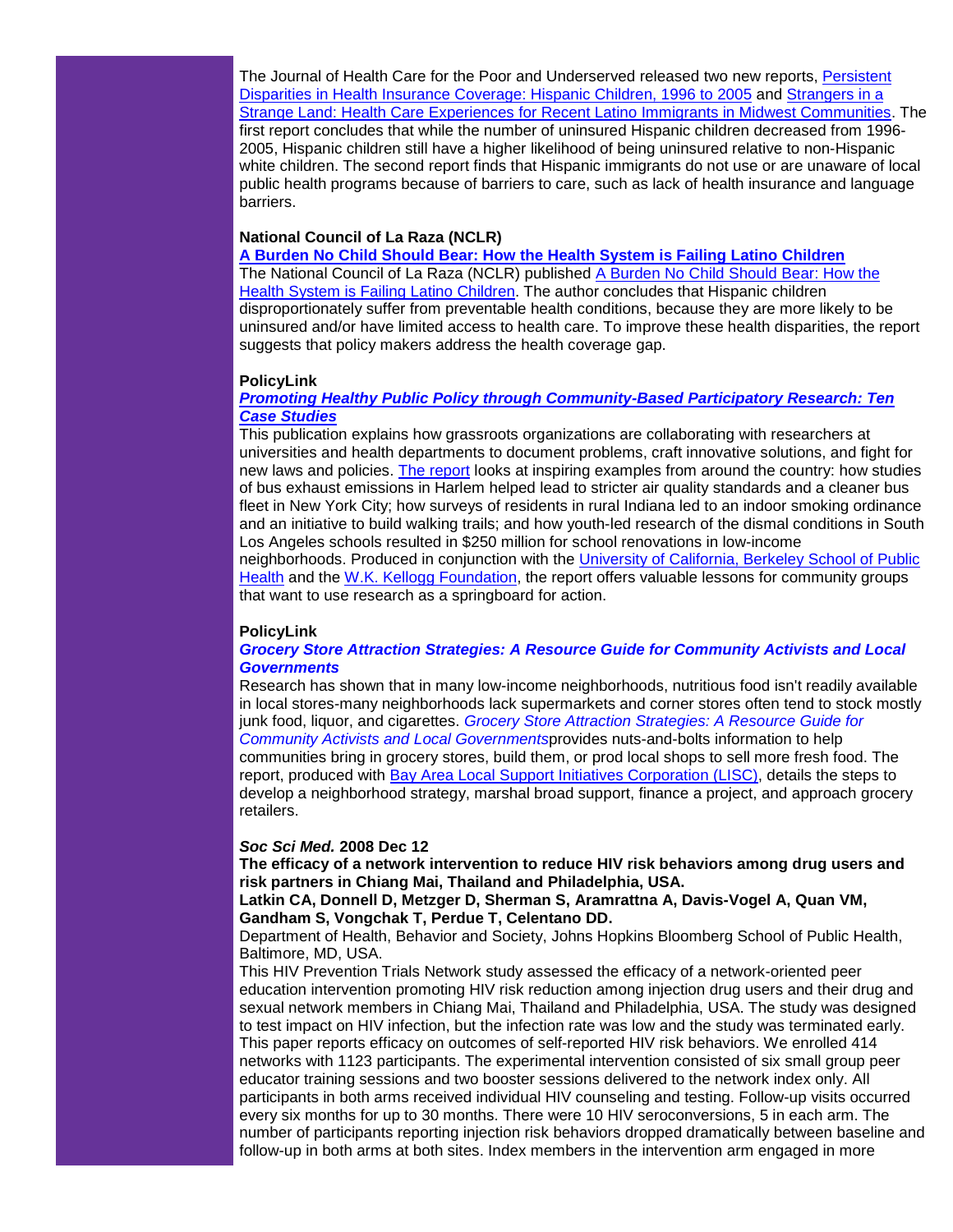conversations about HIV risk following the intervention compared to control indexes. There was no evidence of change in sexual risk as a result of the intervention. Reductions in injection risk behaviors were observed: 37%, 20%, and 26% reduction in odds of sharing cottons, rinse water and cookers, respectively, and 24% reduction in using a syringe after someone else. Analysis of the individual sites suggested a pattern of reductions in injection risk behaviors in the Philadelphia site. In both sites, the intervention resulted in index injection drug users engaging in the community role of discussing reduction in HIV injection risk behaviors. The intervention did not result in overall reductions in self-reported sexual risk behaviors, and although reductions in injection risk behaviors were observed, the overall efficacy in reducing risk was not established.

#### **The Commonwealth Fund**

#### **[Racial Disparities in Access to Long-Term Care: The Illusive Pursuit of Equity](http://rs6.net/tn.jsp?e=001RPJ7iI0YTCY405brC745uDin1MxrUxW6WyuPma_3AfEZj79jJGBC45AGMqhDu1lwxk3mzzofd3ptbXQXOqBmpFOmKkAQIKo8hxhaaexcMy71qOZO6_p9YYVu3S1qmfm0kVQUhuBqpB-o09xVGCZ3-Lx28rgA9SGDMXbf8N46D6_x563m9UNZvujSs1gKoSf5)**

The Commonwealth Fund released a new report, [Racial Disparities in Access to Long-Term Care:](http://rs6.net/tn.jsp?e=001RPJ7iI0YTCY405brC745uDin1MxrUxW6WyuPma_3AfEZj79jJGBC45AGMqhDu1lwxk3mzzofd3ptbXQXOqBmpFOmKkAQIKo8hxhaaexcMy71qOZO6_p9YYVu3S1qmfm0kVQUhuBqpB-o09xVGCZ3-Lx28rgA9SGDMXbf8N46D6_x563m9UNZvujSs1gKoSf5)  [The Illusive Pursuit of Equity.](http://rs6.net/tn.jsp?e=001RPJ7iI0YTCY405brC745uDin1MxrUxW6WyuPma_3AfEZj79jJGBC45AGMqhDu1lwxk3mzzofd3ptbXQXOqBmpFOmKkAQIKo8hxhaaexcMy71qOZO6_p9YYVu3S1qmfm0kVQUhuBqpB-o09xVGCZ3-Lx28rgA9SGDMXbf8N46D6_x563m9UNZvujSs1gKoSf5) The study concludes that African Americans tend to live in lowerquality nursing homes compared with whites, who have increasingly turned towards private, assisted-living facilities. According to the researchers, this represents an increasing separation of long-term chronic care and nursing home care-as well as a further division along racial lines.

# **WHO European Healthy Cities Health Impact Assessment Subnetwork Internet Resources for Health Impact Assessment**

#### [http://politiquespubliques.inspq.qc.ca/url.php?i=1758&f=News&l=En](http://rs6.net/tn.jsp?e=001RPJ7iI0YTCaesDjwuuBl3xvSWozP1W6TbPP_Gb-U-1awBgsTfpPHBCcjakg_uElkvaEETb_eoSgF_5M4rWCaYy86FtJxDLrtmlyt8ewT-FAYG2GvzfU_P9dMMRiFh4Da6V5GFIeT4zbm47WiDMjmPXNibmtbfqvjuQwf9Rxc-YJmg0GHBdXFqw==)

The WHO European Healthy Cities Health Impact Assessment Subnetwork produced this list of Internet resources for health impact assessment (HIA). Gathering information and evidence on the potential effects on health is one of the major components of HIA. This resource provides links to numerous evidence-based web sites that have various research reports and reviews relating to the wider determinants of health interventions and their appropriateness and effectiveness. This paper is divided into four sections: web sites for HIA case studies, web sites for evidence-based information, literature reviews on specific subject areas and links to other types of impact assessment. [www.euro.who.int/Document/Hcp/Net\\_Resources\\_HIA.pdf](http://rs6.net/tn.jsp?e=001RPJ7iI0YTCZG5xoYtb3_vl_cBlS3lumQdvVTbqfW5S14AwQM2dI0XHC68vanptr7I2bdGP-gB72JRFvuNUX3aveAqr1MiwqBlI-MoVzNvEpst9VDmG9D3X5Bjr96ovshNCto8QJHiKdGClk5pWJfOdAnDO4YiTHm)

#### **Web site**

#### **National Institutes of Health**

#### **Office of Behavioral and Social Sciences Research New Web Site**

A redesigned and enhanced Web site for scientists, advocacy groups, the media and the general public, providing key information on behavioral and social science research and activities at NIH, is now online at [http://obssr.od.nih.gov.](http://rs6.net/tn.jsp?e=001RPJ7iI0YTCbrDgWf8f9fJTucXZX7xURSGgeozK9lRyqi_S_Zpk_2hK14ZzBWkScgQnO7glM0Y2kpIA7GWFHgueFbJWmVreNw_LD0ABtvIcY=) The site, which features a new appearance, format and architecture, was launched by the Office of Behavioral and Social Sciences Research, in the Office of the Director at the National Institutes of Health.

The site contains more readily accessible and searchable information on funding opportunity announcements, key scientific areas, a calendar of news and events and video casts of the BSSR Lecture Series. "The new Web site allows the office to communicate with researchers, advocacy groups, media, and the general public about critical research and training opportunities, lectures and news," said Acting Director Christine A. Bachrach, Ph.D. "Our new site enhances our ability to communicate activities that support our mission of stimulating and coordinating behavioral and social science research across NIH." In addition to a new look and feel, including a newly designed OBSSR logo, the Web site has improved navigation and has significant new content areas. Visitors can quickly navigate to the Office's scientific areas of concentration: Biopsychosocial Interactions; Genes, Behavior and Environment; Health and Behavior; Methodology; Social and Cultural Factors in Health; Translation. Another addition is the From the Director column, which highlights critical issues and developments in the behavioral and social science fields.

The home page also highlights upcoming talks in the BSSR Lecture Series and news about the Office, such as the recent, first trans-NIH retreat for behavioral and social scientists.

#### **National Institutes of Health**

**RePORT (Research Portfolio Online Reporting Tool)**

**[http://cts.vresp.com/c/?NIHOfficeofCommunica/73353dfa1b/f28ffccb51/9ffa11ef4b](http://rs6.net/tn.jsp?e=001RPJ7iI0YTCbsHXcslP9MK8KhNmFf36Osweu4Upcc7w8T-nioZ1josXX3LRDWPDpX2PpAZcXDxkIoaZMNkg6pJiQlxEHYO5XhB_jyfCqIiugoGaEtu9BrgSqVfxEZZ-HO6rz23tx6AULVI7dhN9ggk1DdVWeQ-OT0VkI_2A-fwBB1EmMbnVloMQmQgAjCXqGN)**

For many months, NIH has been explaining to you the new Research, Condition, and Disease